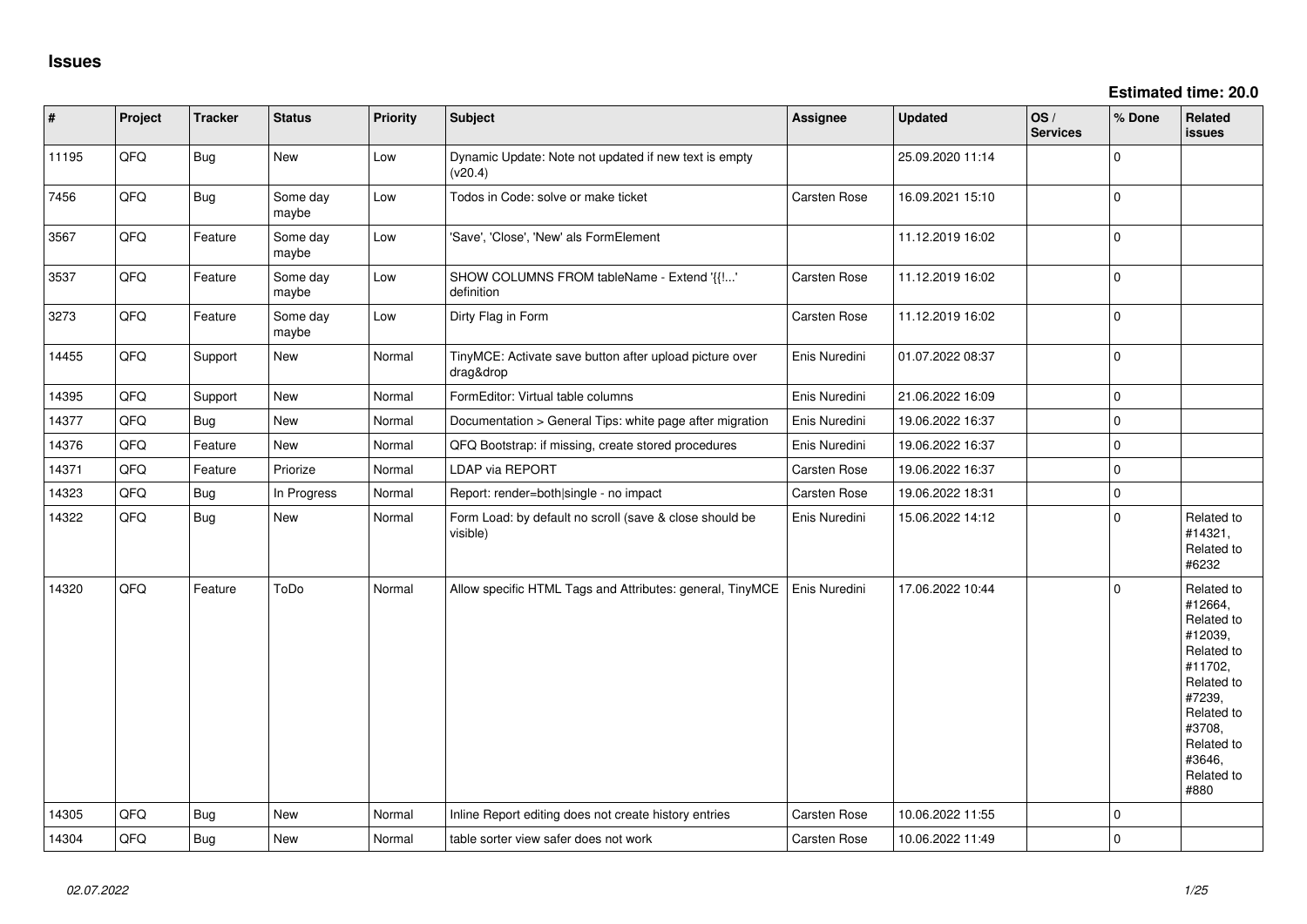| #     | Project | <b>Tracker</b> | <b>Status</b> | <b>Priority</b> | <b>Subject</b>                                                            | <b>Assignee</b>        | <b>Updated</b>   | OS/<br><b>Services</b> | % Done         | Related<br>issues                                |
|-------|---------|----------------|---------------|-----------------|---------------------------------------------------------------------------|------------------------|------------------|------------------------|----------------|--------------------------------------------------|
| 14303 | QFQ     | Bug            | ToDo          | Normal          | datetime broken with picker                                               | Enis Nuredini          | 17.06.2022 09:02 |                        | $\Omega$       | Related to<br>#12630                             |
| 14290 | QFQ     | Feature        | Priorize      | Normal          | FormEditor: Show Table Definition                                         | Carsten Rose           | 19.06.2022 16:37 |                        | $\Omega$       |                                                  |
| 14283 | QFQ     | <b>Bug</b>     | Priorize      | Normal          | HEIC / HEIF convert doesn't trigger                                       | <b>Carsten Rose</b>    | 19.06.2022 16:37 |                        | $\Omega$       |                                                  |
| 14245 | QFQ     | <b>Bug</b>     | New           | Normal          | Form Save Btn bleibt disabled wenn Datumsfeld über<br>Datepicker geändert | Enis Nuredini          | 27.05.2022 13:45 |                        | $\Omega$       | Related to<br>#13689                             |
| 14233 | QFQ     | <b>Bug</b>     | <b>New</b>    | Normal          | AS _link: question - HTML is not rendered                                 | <b>Carsten Rose</b>    | 28.05.2022 11:02 |                        | $\overline{0}$ |                                                  |
| 14227 | QFQ     | Feature        | <b>New</b>    | Normal          | Selenium Konkurrenz: cypress.io                                           | Enis Nuredini          | 28.05.2022 11:02 |                        | $\Omega$       |                                                  |
| 14185 | QFQ     | Feature        | <b>New</b>    | Normal          | External/Autocron.php - better suitable directory                         | Support: System        | 28.05.2022 11:03 |                        | $\Omega$       |                                                  |
| 14175 | QFQ     | <b>Bug</b>     | In Progress   | Normal          | Opening a form with no QFQ Session cookie fails                           | Carsten Rose           | 03.06.2022 10:40 |                        | $\Omega$       |                                                  |
| 14091 | QFQ     | <b>Bug</b>     | New           | Normal          | inconsistent template path for twig                                       | Carsten Rose           | 19.04.2022 18:36 |                        | $\Omega$       |                                                  |
| 14090 | QFQ     | Feature        | <b>New</b>    | Normal          | Nützliche script funktionen                                               | Carsten Rose           | 28.05.2022 11:03 |                        | $\Omega$       |                                                  |
| 14077 | QFQ     | <b>Bug</b>     | New           | Normal          | As _link: Attribute 'class' missing by r:1 and r:3 - but should<br>set    | Carsten Rose           | 28.05.2022 11:02 |                        | $\Omega$       | Related to<br>#5342,<br>Related to<br>#4343      |
| 14028 | QFQ     | Feature        | <b>New</b>    | Normal          | Required notification: visual nicer                                       | Enis Nuredini          | 28.05.2022 11:01 |                        | $\mathbf 0$    |                                                  |
| 13945 | QFQ     | Feature        | <b>New</b>    | Normal          | As _link: content before/after link                                       | Enis Nuredini          | 28.05.2022 11:01 |                        | $\Omega$       | Related to<br>#12262                             |
| 13943 | QFQ     | Bug            | Priorize      | Normal          | unable to find formgroup                                                  | Enis Nuredini          | 28.05.2022 11:03 |                        | $\Omega$       |                                                  |
| 13900 | QFQ     | Feature        | Priorize      | Normal          | Selenium: Check das Cookie/PDF funktioniert                               | Enis Nuredini          | 25.03.2022 12:45 |                        | $\overline{0}$ |                                                  |
| 13899 | QFQ     | <b>Bug</b>     | ToDo          | Normal          | Selenium: zum laufen bringen                                              | Enis Nuredini          | 25.03.2022 10:24 |                        | $\mathbf 0$    |                                                  |
| 13843 | QFQ     | Feature        | <b>New</b>    | Normal          | Create JWT via QFQ                                                        | Carsten Rose           | 19.03.2022 17:42 |                        | $\overline{0}$ |                                                  |
| 13841 | QFQ     | Feature        | New           | Normal          | Create PDF via iText - evaluate                                           | <b>Carsten Rose</b>    | 19.03.2022 17:42 |                        | $\mathbf 0$    |                                                  |
| 13767 | QFQ     | <b>Bug</b>     | Feedback      | Normal          | date/time-picker: required shows up/down button orange                    | Enis Nuredini          | 16.05.2022 23:16 |                        | $\Omega$       |                                                  |
| 13706 | QFQ     | <b>Bug</b>     | <b>New</b>    | Normal          | Wrong CheckType in FieldElement LastStatus of Form Cron                   | <b>Carsten Rose</b>    | 21.01.2022 18:20 |                        | $\Omega$       |                                                  |
| 13700 | QFQ     | Feature        | New           | Normal          | Redesign gfg.io Seite                                                     | Carsten Rose           | 19.03.2022 17:43 |                        | $\Omega$       |                                                  |
| 13689 | QFQ     | <b>Bug</b>     | New           | Normal          | Enter auf Eingabefeld mit ungültigem Wert führt zu blurry<br>Seite        | Enis Nuredini          | 28.05.2022 10:53 |                        | $\Omega$       | Related to<br>#14245, Has<br>duplicate<br>#11891 |
| 13659 | QFQ     | <b>Bug</b>     | <b>New</b>    | Normal          | wrong sanitize class applied to R-store                                   | Carsten Rose           | 15.01.2022 14:23 |                        | $\overline{0}$ |                                                  |
| 13647 | QFQ     | Bug            | <b>New</b>    | Normal          | Autofocus funktioniert nicht auf Chrome                                   | Benjamin Baer          | 19.03.2022 17:44 |                        | $\mathbf 0$    |                                                  |
| 13609 | QFQ     | Feature        | <b>New</b>    | Normal          | QFQ Introduction: Seite aufloesen                                         | Philipp<br>Gröbelbauer | 28.05.2022 11:02 |                        | $\overline{0}$ |                                                  |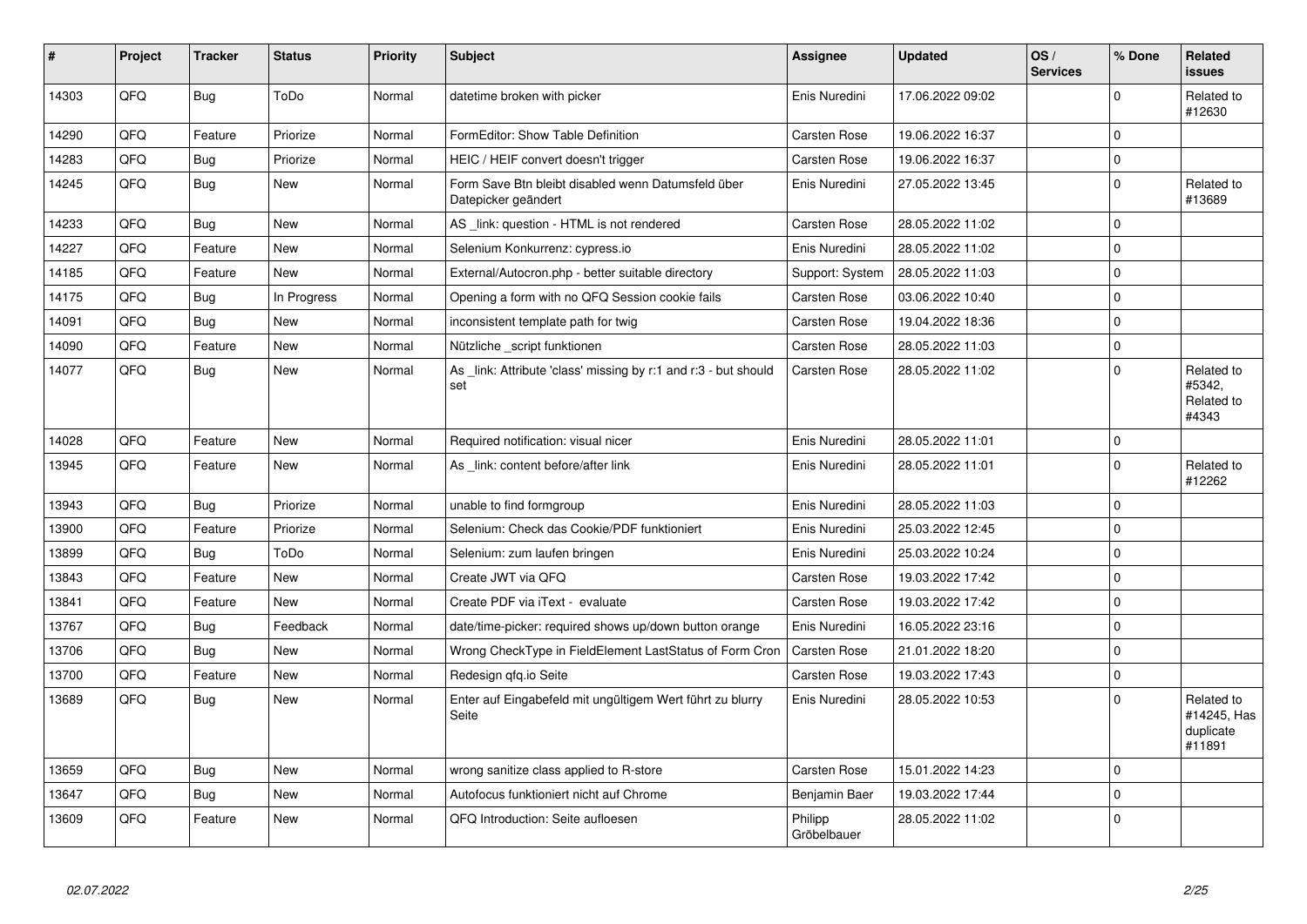| ∦     | Project | <b>Tracker</b> | <b>Status</b>              | <b>Priority</b> | Subject                                                                                  | <b>Assignee</b> | <b>Updated</b>   | OS/<br><b>Services</b> | % Done      | Related<br>issues                                                      |
|-------|---------|----------------|----------------------------|-----------------|------------------------------------------------------------------------------------------|-----------------|------------------|------------------------|-------------|------------------------------------------------------------------------|
| 13608 | QFQ     | Feature        | Some day<br>maybe          | Normal          | Automatic Browser Language Redirect                                                      | Enis Nuredini   | 17.06.2022 08:35 |                        | $\Omega$    |                                                                        |
| 13592 | QFQ     | <b>Bug</b>     | New                        | Normal          | QFQ Build Queue: das vergeben von Tags klappt nicht. Es<br>werden keine Releases gebaut. | Carsten Rose    | 19.03.2022 17:45 |                        | $\mathbf 0$ |                                                                        |
| 13572 | QFQ     | Feature        | Feedback                   | Normal          | Form Load: misleading error message on trying to load non<br>existent primary record     | Enis Nuredini   | 16.05.2022 23:16 |                        | 100         |                                                                        |
| 13566 | QFQ     | Feature        | Ready to sync<br>(develop) | Normal          | Delete config-example.qfq.php file                                                       | Carsten Rose    | 23.12.2021 09:25 |                        | $\mathbf 0$ |                                                                        |
| 13528 | QFQ     | Bug            | New                        | Normal          | qfq.io > releases: es wird kein neues Release angelegt                                   | Benjamin Baer   | 19.03.2022 17:46 |                        | $\mathbf 0$ |                                                                        |
| 13467 | QFQ     | Feature        | New                        | Normal          | ChangeLog Generator                                                                      | Carsten Rose    | 19.03.2022 17:46 |                        | $\Omega$    | Related to<br>#11460                                                   |
| 13460 | QFQ     | Bug            | <b>New</b>                 | Normal          | Doc: Password set/reset  password should not processed<br>with 'html encode'             | Carsten Rose    | 19.03.2022 17:46 |                        | $\Omega$    |                                                                        |
| 13451 | QFQ     | Bug            | New                        | Normal          | Character Counter / Max Character: Problem in Safari                                     | Carsten Rose    | 15.04.2022 17:18 |                        | $\Omega$    |                                                                        |
| 13354 | QFQ     | Feature        | New                        | Normal          | Using Websocket in QFQ                                                                   | Carsten Rose    | 10.11.2021 15:47 |                        | $\mathbf 0$ |                                                                        |
| 13332 | QFQ     | <b>Bug</b>     | New                        | Normal          | Multi Form: Required Felder werden visuell nicht markiert.                               | Carsten Rose    | 19.03.2022 17:47 |                        | $\Omega$    |                                                                        |
| 13331 | QFQ     | <b>Bug</b>     | New                        | Normal          | Multi Form: Clear Icon misplaced                                                         | Carsten Rose    | 19.03.2022 17:47 |                        | $\mathbf 0$ |                                                                        |
| 13330 | QFQ     | Feature        | In Progress                | Normal          | Multi Form: Upload                                                                       | Carsten Rose    | 07.11.2021 12:40 |                        | 50          | Related to<br>#9706                                                    |
| 12989 | QFQ     | Bug            | <b>New</b>                 | Normal          | empty string does not trigger dynamic update                                             | Enis Nuredini   | 28.05.2022 11:09 |                        | $\mathbf 0$ |                                                                        |
| 12716 | QFQ     | <b>Bug</b>     | New                        | Normal          | template group: Pattern only applied to first instance                                   | Carsten Rose    | 19.03.2022 17:47 |                        | $\mathbf 0$ |                                                                        |
| 12714 | QFQ     | <b>Bug</b>     | <b>New</b>                 | Normal          | Conversion of GIF to PDF broken when GIF contains Alpha.                                 | Carsten Rose    | 19.03.2022 17:49 |                        | $\mathbf 0$ |                                                                        |
| 12679 | QFQ     | Feature        | <b>New</b>                 | Normal          | tablesorter: custom column width                                                         | Carsten Rose    | 16.06.2021 11:10 |                        | $\mathbf 0$ |                                                                        |
| 12664 | QFQ     | Feature        | New                        | Normal          | TinyMCE: report/remove malicous HTML/JS Code                                             | Carsten Rose    | 19.03.2022 17:47 |                        | $\Omega$    | Related to<br>#14320                                                   |
| 12632 | QFQ     | Feature        | New                        | Normal          | TinyMCE: Prepare CSS classes for images                                                  | Carsten Rose    | 04.06.2021 14:35 |                        | 100         | Blocked by<br>#12186                                                   |
| 12630 | QFQ     | Feature        | In Progress                | Normal          | Input: date[time]: min / max values                                                      | Enis Nuredini   | 20.06.2022 18:31 |                        | $\Omega$    | Related to<br>#10096,<br>Related to<br>#14302,<br>Related to<br>#14303 |
| 12611 | QFQ     | Feature        | Some day<br>maybe          | Normal          | Refactoring: Bootstrap with Lazy Loading                                                 | Carsten Rose    | 08.06.2022 10:37 |                        | $\Omega$    | Related to<br>#12490,<br>Related to<br>#10013,<br>Related to<br>#7732  |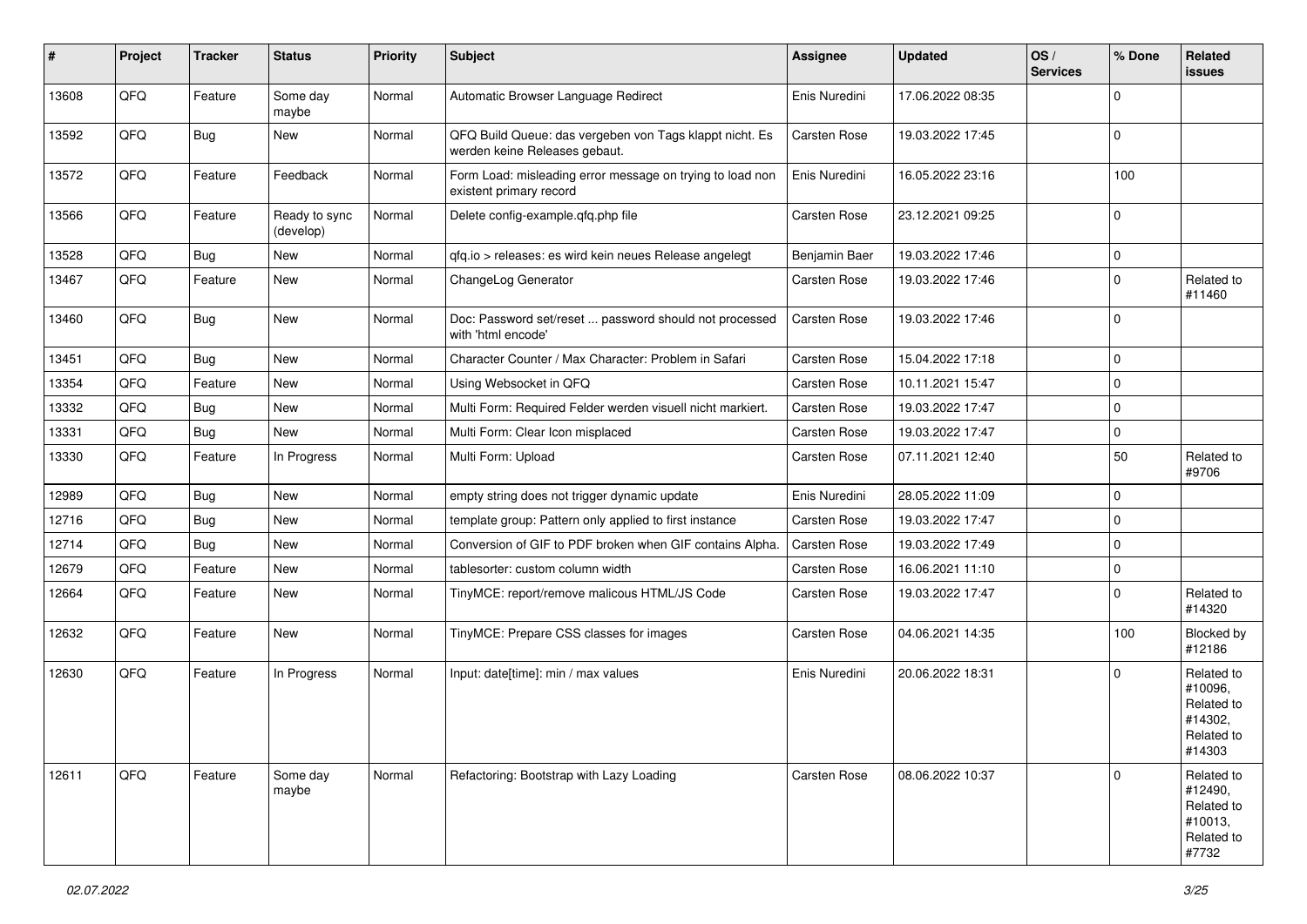| #     | Project | <b>Tracker</b> | <b>Status</b> | <b>Priority</b> | <b>Subject</b>                                                                                                                                                | Assignee            | <b>Updated</b>   | OS/<br><b>Services</b> | % Done         | Related<br><b>issues</b>                                               |
|-------|---------|----------------|---------------|-----------------|---------------------------------------------------------------------------------------------------------------------------------------------------------------|---------------------|------------------|------------------------|----------------|------------------------------------------------------------------------|
| 12603 | QFQ     | Feature        | New           | Normal          | Dropdown (Select), Radio, checkbox:<br>itemListAlways={{!SELECT key, value}}                                                                                  | <b>Carsten Rose</b> | 19.03.2022 17:47 |                        | $\Omega$       |                                                                        |
| 12584 | QFQ     | Feature        | Feedback      | Normal          | T3 v10 migration script: replace alias-patterns (v11)                                                                                                         | <b>Carsten Rose</b> | 28.05.2022 11:12 |                        | 100            |                                                                        |
| 12581 | QFQ     | <b>Bug</b>     | New           | Normal          | Form.forward=close: Record 'new' in new browser tab ><br>save $(8 \text{ close}) >>$ Form is not reloaded with new created<br>record id and stays in mode=new | <b>Carsten Rose</b> | 19.03.2022 17:48 |                        | $\Omega$       |                                                                        |
| 12556 | QFQ     | Feature        | <b>New</b>    | Normal          | Pills Title: colored = static or dynamic on allrequiredgiven                                                                                                  | Benjamin Baer       | 19.03.2022 17:49 |                        | 0              |                                                                        |
| 12546 | QFQ.    | Bug            | Feedback      | Normal          | Branch 'Development' - Unit Tests mit dirty workaround<br>angepasst                                                                                           | <b>Carsten Rose</b> | 19.03.2022 17:48 |                        | $\Omega$       |                                                                        |
| 12520 | QFQ     | Bug            | <b>New</b>    | Normal          | Switch FE User: still active even FE User session expired                                                                                                     | <b>Carsten Rose</b> | 19.03.2022 17:48 |                        | $\Omega$       |                                                                        |
| 12512 | QFQ     | Bug            | New           | Normal          | Some MySQL Installation can't use 'stored procedures'                                                                                                         | <b>Carsten Rose</b> | 19.03.2022 17:48 |                        | $\Omega$       |                                                                        |
| 12504 | QFQ     | Feature        | Priorize      | Normal          | sql.log: report fe.id                                                                                                                                         | Carsten Rose        | 05.05.2021 22:09 |                        | $\Omega$       |                                                                        |
| 12503 | QFQ     | Feature        | Priorize      | Normal          | Detect dangerous UPDATE statement with missing WHERE                                                                                                          | <b>Carsten Rose</b> | 05.05.2021 22:09 |                        | $\mathbf 0$    |                                                                        |
| 12490 | QFQ     | Feature        | New           | Normal          | Loading Plugins in QFQ - see what tinymce does. (lazy<br>loading)                                                                                             | Benjamin Baer       | 08.06.2022 10:37 |                        | $\Omega$       | Related to<br>#12611,<br>Related to<br>#10013,<br>Related to<br>#7732  |
| 12480 | QFQ     | Feature        | New           | Normal          | If QFQ upgrade is running, block further request                                                                                                              | Carsten Rose        | 03.05.2021 20:45 |                        | $\Omega$       |                                                                        |
| 12477 | QFQ     | Feature        | <b>New</b>    | Normal          | Support for refactoring: Form, FormElement, diverse<br>Tabellen/Spalten, tt-content Records                                                                   | Carsten Rose        | 03.05.2021 20:45 |                        | $\Omega$       |                                                                        |
| 12476 | QFQ     | Feature        | <b>New</b>    | Normal          | clearMe: a) should trigger 'dirty', b) sticky on textarea resize                                                                                              | Benjamin Baer       | 04.01.2022 08:40 |                        | $\Omega$       | Related to<br>#9528                                                    |
| 12474 | QFQ     | Feature        | New           | Normal          | Check BaseConfigURL if it is given and the the last char is '/                                                                                                | <b>Carsten Rose</b> | 03.05.2021 20:45 |                        | $\overline{0}$ |                                                                        |
| 12465 | QFQ     | Feature        | New           | Normal          | QFQ Function: use in FE to fill StoreRecord                                                                                                                   | Carsten Rose        | 05.05.2021 21:58 |                        | $\Omega$       |                                                                        |
| 12452 | QFQ     | Feature        | Priorize      | Normal          | BaseURL: alsways with '/' at the end                                                                                                                          | Carsten Rose        | 19.06.2022 13:45 |                        | $\Omega$       | Related to<br>#10782                                                   |
| 12440 | QFQ     | Feature        | In Progress   | Normal          | Typo3 V10 upgrade (durchfuehren und testen)                                                                                                                   | Carsten Rose        | 21.03.2022 09:53 |                        | 50             | Related to<br>#12357,<br>Related to<br>#12067.<br>Related to<br>#10661 |
| 12439 | QFQ     | Feature        | In Progress   | Normal          | TinyMCE Paste from Word & Character Count/Limit                                                                                                               | Carsten Rose        | 05.05.2021 22:15 |                        | $\mathbf 0$    |                                                                        |
| 12413 | QFQ     | Feature        | New           | Normal          | STORE_TYPO3: enhance for {{be_users.email:T}},<br>{{fe users.email:T}}                                                                                        | <b>Carsten Rose</b> | 03.05.2021 20:45 |                        | $\Omega$       | Related to<br>#12412,<br>Related to<br>#10012                          |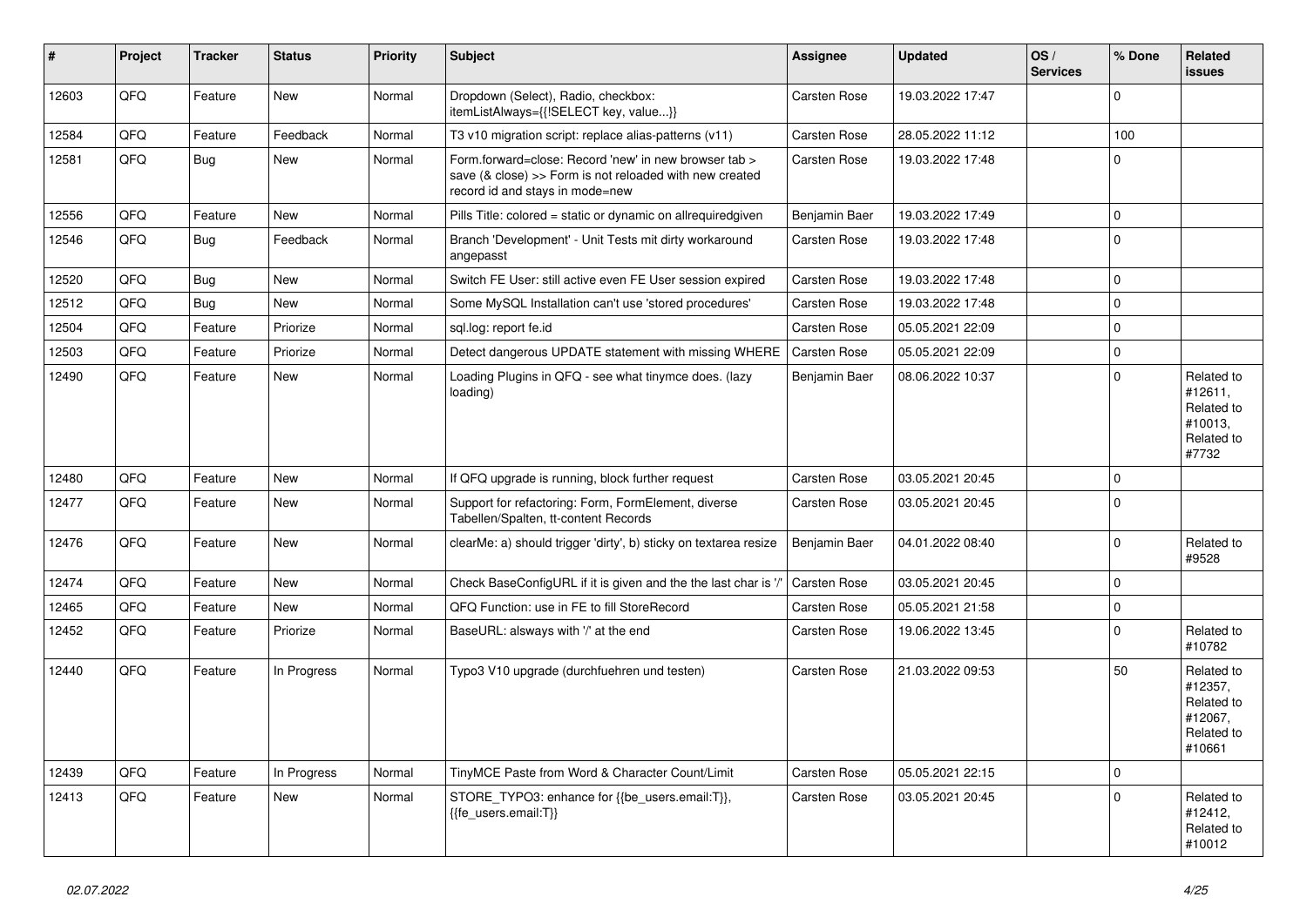| #     | Project | <b>Tracker</b> | <b>Status</b>     | <b>Priority</b> | <b>Subject</b>                                                                                                 | Assignee            | <b>Updated</b>   | OS/<br><b>Services</b> | % Done      | Related<br><b>issues</b>                                                    |
|-------|---------|----------------|-------------------|-----------------|----------------------------------------------------------------------------------------------------------------|---------------------|------------------|------------------------|-------------|-----------------------------------------------------------------------------|
| 12412 | QFQ     | Feature        | <b>New</b>        | Normal          | Action/Escape qualifier 'e' (empty), '0': if given, an empty<br>string (or '0') will be treated as 'not found' | Carsten Rose        | 08.05.2021 09:40 |                        | $\Omega$    | Related to<br>#12413,<br>Related to<br>#10012                               |
| 12400 | QFQ     | Feature        | <b>New</b>        | Normal          | Tutorial ist in QFQ Doku, Wird in der Suche gefunden, es<br>gibt aber kein Menupunkt - Inhalt ueberpruefen     | Carsten Rose        | 03.05.2021 20:45 |                        | $\Omega$    |                                                                             |
| 12337 | QFQ     | Feature        | Some day<br>maybe | Normal          | Database.php: better caching                                                                                   | Carsten Rose        | 16.09.2021 15:10 |                        | $\Omega$    |                                                                             |
| 12330 | QFQ     | Feature        | <b>New</b>        | Normal          | Copy to input field / text area / TinyMCE                                                                      | <b>Carsten Rose</b> | 07.04.2021 09:01 |                        | $\Omega$    |                                                                             |
| 12327 | QFQ     | <b>Bug</b>     | <b>New</b>        | Normal          | Copy to clipboard: Glyphicon can not be changed                                                                | Carsten Rose        | 27.12.2021 17:59 |                        | $\mathbf 0$ |                                                                             |
| 12325 | QFQ     | <b>Bug</b>     | Priorize          | Normal          | MultiDB form.dbIndex not working for report syntax                                                             | Carsten Rose        | 07.09.2021 13:37 |                        | $\Omega$    | Related to<br>#12145.<br>Related to<br>#12314                               |
| 12315 | QFQ     | Feature        | Some day<br>maybe | Normal          | Form History (Diffs) / Backups                                                                                 | Carsten Rose        | 16.09.2021 15:10 |                        | $\Omega$    |                                                                             |
| 12269 | QFQ     | Feature        | <b>New</b>        | Normal          | 2FA - Login                                                                                                    | Carsten Rose        | 03.05.2021 20:45 |                        | $\mathbf 0$ |                                                                             |
| 12262 | QFQ     | Feature        | ToDo              | Normal          | Form buttons on top: more customable                                                                           | Enis Nuredini       | 17.06.2022 10:44 |                        | $\Omega$    | Related to<br>#13945, Has<br>duplicate<br>#4046, Has<br>duplicate<br>#10080 |
| 12187 | QFQ     | Bug            | <b>New</b>        | Normal          | Trigger FormAsFile() via Report: probably problem with multi<br>DB setup                                       | Carsten Rose        | 20.03.2021 21:20 |                        | $\Omega$    |                                                                             |
| 12163 | QFQ     | Feature        | <b>New</b>        | Normal          | Checkbox: table wrap                                                                                           | Carsten Rose        | 03.05.2021 20:51 |                        | $\mathbf 0$ |                                                                             |
| 12162 | QFQ     | Feature        | <b>New</b>        | Normal          | FE.type=sendmail: personalized mailing (several mails) via<br>template                                         | Carsten Rose        | 03.05.2021 20:45 |                        | $\Omega$    |                                                                             |
| 12156 | QFQ     | Feature        | <b>New</b>        | Normal          | Form: Optional disable 'leave page'                                                                            |                     | 03.05.2021 20:45 |                        | $\pmb{0}$   |                                                                             |
| 12146 | QFQ     | Feature        | <b>New</b>        | Normal          | Autocron Job: Anzeigen wann der naechste Job ausgefuehrt<br>wird, resp das er nicht ausgefuehrt wird           | Carsten Rose        | 15.03.2021 15:23 |                        | $\Omega$    |                                                                             |
| 12135 | QFQ     | Feature        | <b>New</b>        | Normal          | Subrecord: Notiz                                                                                               |                     | 24.04.2021 16:58 |                        | $\mathbf 0$ |                                                                             |
| 12133 | QFQ     | <b>Bug</b>     | <b>New</b>        | Normal          | NPM, phpSpreadSheet aktualisieren                                                                              | Carsten Rose        | 15.03.2021 09:04 |                        | $\mathbf 0$ |                                                                             |
| 12119 | QFQ     | Feature        | <b>New</b>        | Normal          | AS paged: error message missing if there ist no 'r'<br>argument.                                               | Carsten Rose        | 03.05.2021 20:51 |                        | $\mathbf 0$ |                                                                             |
| 12109 | QFQ     | Feature        | <b>New</b>        | Normal          | Donwload Link: Plain, SIP, Persistent Link, Peristent SIP -<br>new notation                                    | Carsten Rose        | 03.05.2021 20:45 |                        | $\Omega$    | Related to<br>#12085                                                        |
| 12045 | QFQ     | Bug            | <b>New</b>        | Normal          | templateGroup afterSave FE: Aufruf ohne<br>sglHonorFormElements funktioniert nicht                             | Carsten Rose        | 18.02.2021 16:33 |                        | $\Omega$    |                                                                             |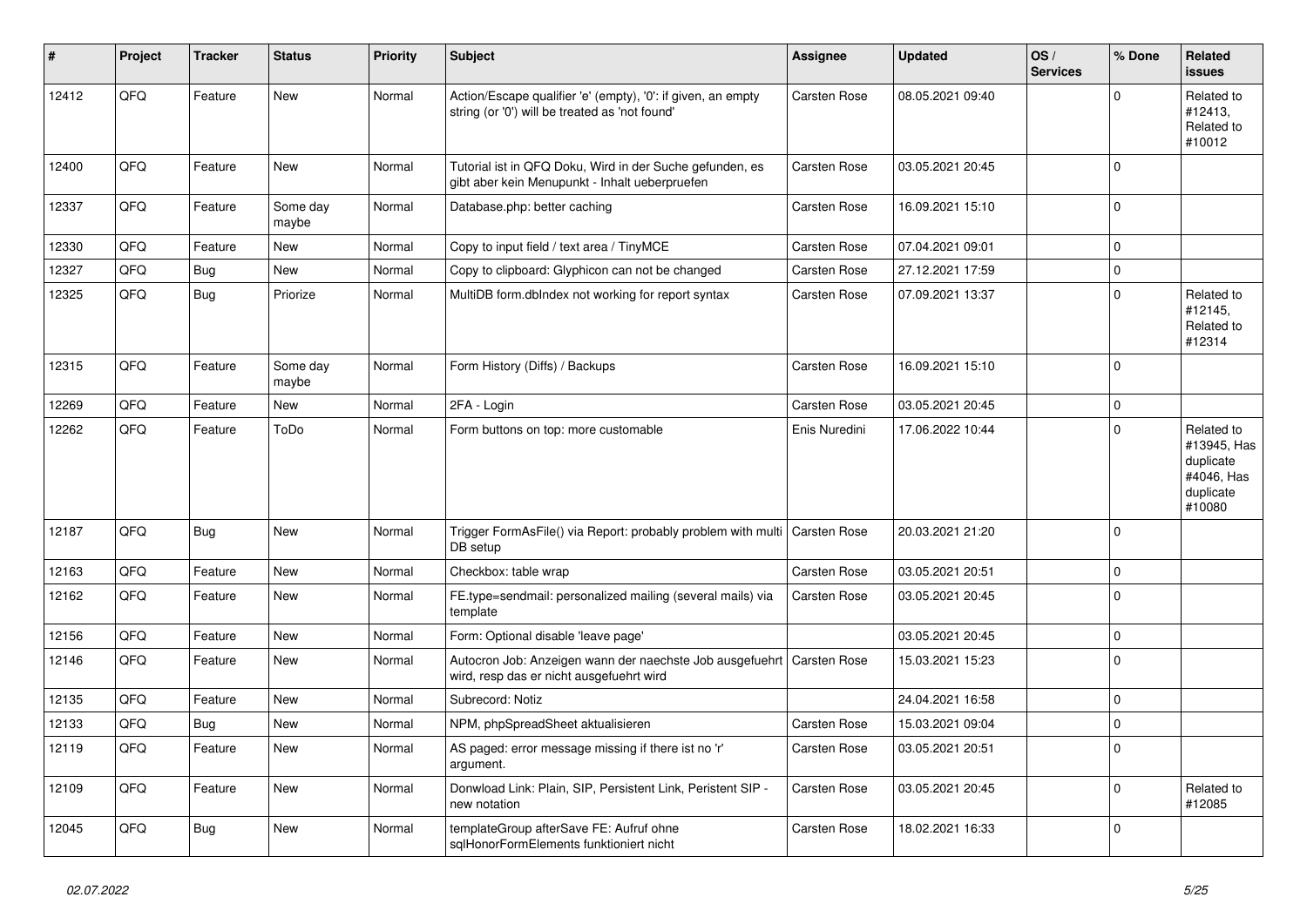| #     | Project | <b>Tracker</b> | <b>Status</b> | <b>Priority</b> | <b>Subject</b>                                                                                       | Assignee                                               | <b>Updated</b>      | OS/<br><b>Services</b> | % Done         | Related<br><b>issues</b>                     |                      |
|-------|---------|----------------|---------------|-----------------|------------------------------------------------------------------------------------------------------|--------------------------------------------------------|---------------------|------------------------|----------------|----------------------------------------------|----------------------|
| 12040 | QFQ     | <b>Bug</b>     | <b>New</b>    | Normal          | FE Mode 'hidden' für zwei FEs auf einer Zeile                                                        | Carsten Rose                                           | 18.02.2021 10:13    |                        | $\Omega$       |                                              |                      |
| 12039 | QFQ     | Feature        | New           | Normal          | Missing htmlSpecialChar() in pre processing on form submit                                           |                                                        | 18.02.2021 00:09    |                        | $\Omega$       | Related to<br>#14320                         |                      |
| 12038 | QFQ     | Feature        | <b>New</b>    | Normal          | a) STORE_VAR: filenameOnlyStripUniq, b) SP:<br>QSTRIPUNIQ()                                          |                                                        | 17.02.2021 23:55    |                        | $\Omega$       |                                              |                      |
| 12024 | QFQ     | Feature        | <b>New</b>    | Normal          | Excel Export: text columns by default decode<br>htmlspeciachar()                                     | <b>Carsten Rose</b>                                    | 17.02.2021 23:55    |                        | $\Omega$       | Related to<br>#12022                         |                      |
| 12023 | QFQ     | Feature        | New           | Normal          | MySQL Stored Precdure: QDECODESPECIALCHAR()                                                          | <b>Carsten Rose</b>                                    | 16.02.2021 11:16    |                        | $\Omega$       | Related to<br>#12022                         |                      |
| 11980 | QFQ     | Feature        | In Progress   | Normal          | protected verzeichnis MUSS geschützt werden                                                          | <b>Carsten Rose</b>                                    | 07.09.2021 13:30    |                        | $\mathbf 0$    |                                              |                      |
| 11955 | QFQ     | Feature        | New           | Normal          | subrecord: new title option to set <th> attributes - e.g. to<br/>customize tablesorter options.</th> | attributes - e.g. to<br>customize tablesorter options. | <b>Carsten Rose</b> | 03.05.2021 20:47       |                | $\Omega$                                     | Related to<br>#11775 |
| 11892 | QFQ     | Feature        | <b>New</b>    | Normal          | tablesorter: columns with links are hard to order - new<br>qualifier 'Y: <ord>'</ord>                | Enis Nuredini                                          | 23.03.2022 09:22    |                        | $\Omega$       |                                              |                      |
| 11775 | QFQ     | Feature        | <b>New</b>    | Normal          | Subrecord Tooltip pro Feld                                                                           | <b>Carsten Rose</b>                                    | 18.12.2020 15:22    |                        | $\Omega$       | Related to<br>#11955                         |                      |
| 11752 | QFQ     | <b>Bug</b>     | New           | Normal          | checkbox renders multiple input elements with same name                                              | Carsten Rose                                           | 17.12.2020 14:58    |                        | $\Omega$       | Related to<br>#11750                         |                      |
| 11747 | QFQ     | Feature        | <b>New</b>    | Normal          | Maintenance Page with Redirect                                                                       | <b>Carsten Rose</b>                                    | 03.05.2021 20:47    |                        | $\Omega$       | Related to<br>#11741                         |                      |
| 11716 | QFQ     | Feature        | New           | Normal          | Form an beliebiger Stelle im Report anzeigen                                                         |                                                        | 09.12.2020 09:47    |                        | $\Omega$       |                                              |                      |
| 11715 | QFQ     | <b>Bug</b>     | <b>New</b>    | Normal          | acceptZeroAsRequired and requiredOffButMark do not<br>coincide                                       |                                                        | 08.12.2020 12:13    |                        | $\Omega$       |                                              |                      |
| 11702 | QFQ     | Feature        | <b>New</b>    | Normal          | HTML Special Char makes no sense for 'allbut' if '&' is<br>forbidden                                 | <b>Carsten Rose</b>                                    | 07.12.2021 16:35    |                        | $\Omega$       | Related to<br>#5112.<br>Related to<br>#14320 |                      |
| 11695 | QFQ     | Bug            | <b>New</b>    | Normal          | MultiForm required FE Error                                                                          | <b>Carsten Rose</b>                                    | 04.12.2020 13:34    |                        | $\mathbf 0$    |                                              |                      |
| 11668 | QFQ     | <b>Bug</b>     | New           | Normal          | Play function.sql - problem with mysql                                                               | <b>Carsten Rose</b>                                    | 03.05.2021 20:48    |                        | $\mathbf 0$    |                                              |                      |
| 11667 | QFQ     | Bug            | New           | Normal          | MySQL mariadb-server-10.3: Incorrect datetime value                                                  | Carsten Rose                                           | 03.05.2021 20:48    |                        | $\Omega$       |                                              |                      |
| 11535 | QFQ     | Feature        | <b>New</b>    | Normal          | Ability to create SQL columns in frontend QFQ forms                                                  |                                                        | 17.11.2020 12:11    |                        | $\Omega$       |                                              |                      |
| 11534 | QFQ     | Feature        | New           | Normal          | Report: Action on selected rows - Table batchprocessing<br>feature                                   |                                                        | 18.11.2020 08:15    |                        | $\Omega$       |                                              |                      |
| 11523 | QFQ     | Feature        | <b>New</b>    | Normal          | Mit dynamic Update erkennen, ob Upload gemacht wurde                                                 | <b>Carsten Rose</b>                                    | 13.11.2020 15:07    |                        | $\mathbf 0$    | Related to<br>#9533                          |                      |
| 11522 | QFQ     | <b>Bug</b>     | New           | Normal          | Aus/Einblenden von Reitern                                                                           |                                                        | 13.11.2020 14:58    |                        | $\overline{0}$ |                                              |                      |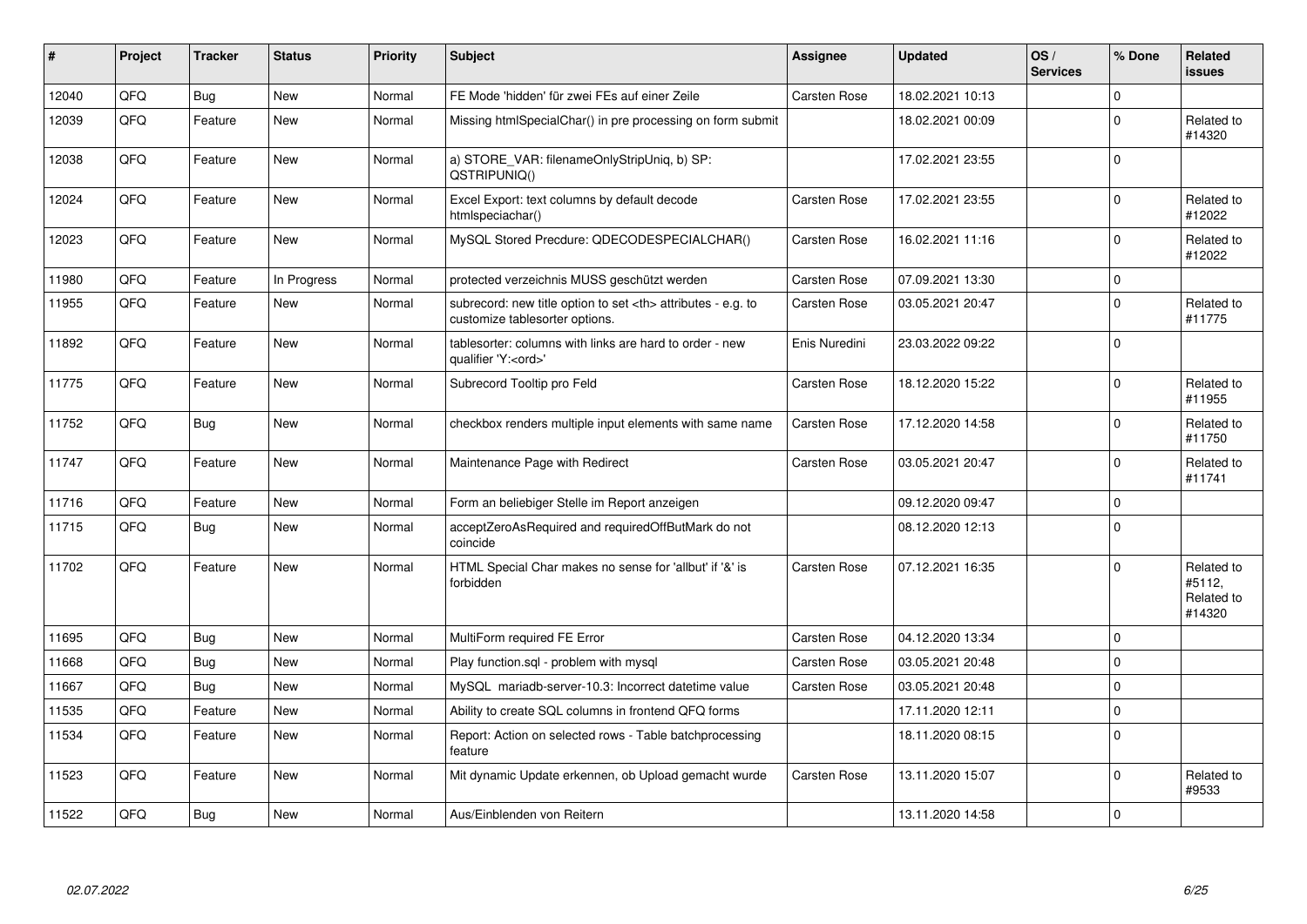| #     | Project | <b>Tracker</b> | <b>Status</b>     | <b>Priority</b> | Subject                                                                             | Assignee            | <b>Updated</b>   | OS/<br><b>Services</b> | % Done      | Related<br>issues                                                                                                              |
|-------|---------|----------------|-------------------|-----------------|-------------------------------------------------------------------------------------|---------------------|------------------|------------------------|-------------|--------------------------------------------------------------------------------------------------------------------------------|
| 11517 | QFQ     | <b>Bug</b>     | In Progress       | Normal          | extraButtonInfo Broken for multiple FormElements                                    | Carsten Rose        | 12.05.2022 13:12 |                        | 0           | Related to<br>#7890,<br>Related to<br>#3811, Has<br>duplicate<br>#10905, Has<br>duplicate<br>#10553, Has<br>duplicate<br>#6779 |
| 11516 | QFQ     | Feature        | New               | Normal          | Multi Page Form (Previous/Next Buttons)                                             | Carsten Rose        | 16.03.2021 17:52 |                        | $\Omega$    |                                                                                                                                |
| 11504 | QFQ     | Feature        | New               | Normal          | Dynamic Update: Button text update for 'Save',' Close' &<br>'Delete'                | Carsten Rose        | 12.11.2020 23:44 |                        | $\mathbf 0$ |                                                                                                                                |
| 11460 | QFQ     | Feature        | New               | Normal          | Easier creation of changelog: gitchangelog                                          | Carsten Rose        | 12.06.2021 10:20 |                        | 0           | Related to<br>#13467                                                                                                           |
| 11347 | QFQ     | Bug            | Feedback          | Normal          | If Bedingungen funktionieren nicht korrekt                                          | Christoph Fuchs     | 21.03.2021 20:37 |                        | $\mathbf 0$ |                                                                                                                                |
| 11323 | QFQ     | Feature        | Some day<br>maybe | Normal          | Report Frontend Editor Modal + Codemirror                                           | Carsten Rose        | 16.09.2021 15:10 |                        | $\Omega$    | Related to<br>#11036                                                                                                           |
| 11322 | QFQ     | Feature        | Some day<br>maybe | Normal          | Form Element JSON - (multiline parameter field)                                     | Carsten Rose        | 16.09.2021 15:10 |                        | $\Omega$    |                                                                                                                                |
| 11320 | QFQ     | Feature        | Priorize          | Normal          | Typo3 Version 10 support                                                            | Carsten Rose        | 05.05.2021 22:09 |                        | $\mathbf 0$ |                                                                                                                                |
| 11239 | QFQ     | <b>Bug</b>     | New               | Normal          | Radiobutton (plain): horizontales Rendern abhängig vom<br>Datentyp in der Datenbank | Carsten Rose        | 30.09.2020 18:37 |                        | $\Omega$    |                                                                                                                                |
| 11217 | QFQ     | Feature        | Some day<br>maybe | Normal          | <b>Extend Script Functionality</b>                                                  | <b>Carsten Rose</b> | 16.09.2021 15:10 |                        | $\mathbf 0$ |                                                                                                                                |
| 11080 | QFQ     | Feature        | New               | Normal          | Send MQTT messages                                                                  | Carsten Rose        | 29.08.2020 19:49 |                        | $\mathbf 0$ |                                                                                                                                |
| 11076 | QFQ     | Feature        | In Progress       | Normal          | SELECT  AS _websocket                                                               | Carsten Rose        | 30.08.2020 17:49 |                        | 0           |                                                                                                                                |
| 11036 | QFQ     | Feature        | Some day<br>maybe | Normal          | inline report editor permissions                                                    | Carsten Rose        | 16.09.2021 15:09 |                        | $\Omega$    | Related to<br>#11323                                                                                                           |
| 10996 | QFQ     | Feature        | New               | Normal          | Download video via sip: no seek                                                     | Carsten Rose        | 12.08.2020 14:18 |                        | $\mathbf 0$ |                                                                                                                                |
| 10979 | QFQ     | Feature        | New               | Normal          | Ajax Calls an API - dataReport                                                      | Carsten Rose        | 11.05.2022 12:15 |                        | $\mathbf 0$ |                                                                                                                                |
| 10976 | QFQ     | Feature        | New               | Normal          | Excel Export Verbesserungen                                                         | Carsten Rose        | 06.08.2020 10:56 |                        | $\mathbf 0$ |                                                                                                                                |
| 10937 | QFQ     | Bug            | New               | Normal          | Fehler mit abhängigen Select- Feldern beim Positionieren                            | <b>Carsten Rose</b> | 12.11.2020 23:45 |                        | $\Omega$    |                                                                                                                                |
| 10890 | QFQ     | Bug            | New               | Normal          | AutoCron hangs                                                                      |                     | 20.07.2020 13:56 |                        | $\mathbf 0$ |                                                                                                                                |
| 10874 | QFQ     | Feature        | New               | Normal          | Erstellen eines Foreign Keys in der Tabelle "FormElement"                           |                     | 13.07.2020 10:11 |                        | 0           |                                                                                                                                |
| 10819 | QFQ     | Feature        | New               | Normal          | Persistent SIP - second try                                                         | Carsten Rose        | 29.06.2020 23:02 |                        | $\mathbf 0$ | Related to<br>#6261                                                                                                            |
| 10793 | QFQ     | Feature        | In Progress       | Normal          | <b>Update NPM Packages</b>                                                          | Carsten Rose        | 07.09.2021 13:25 |                        | $30\,$      |                                                                                                                                |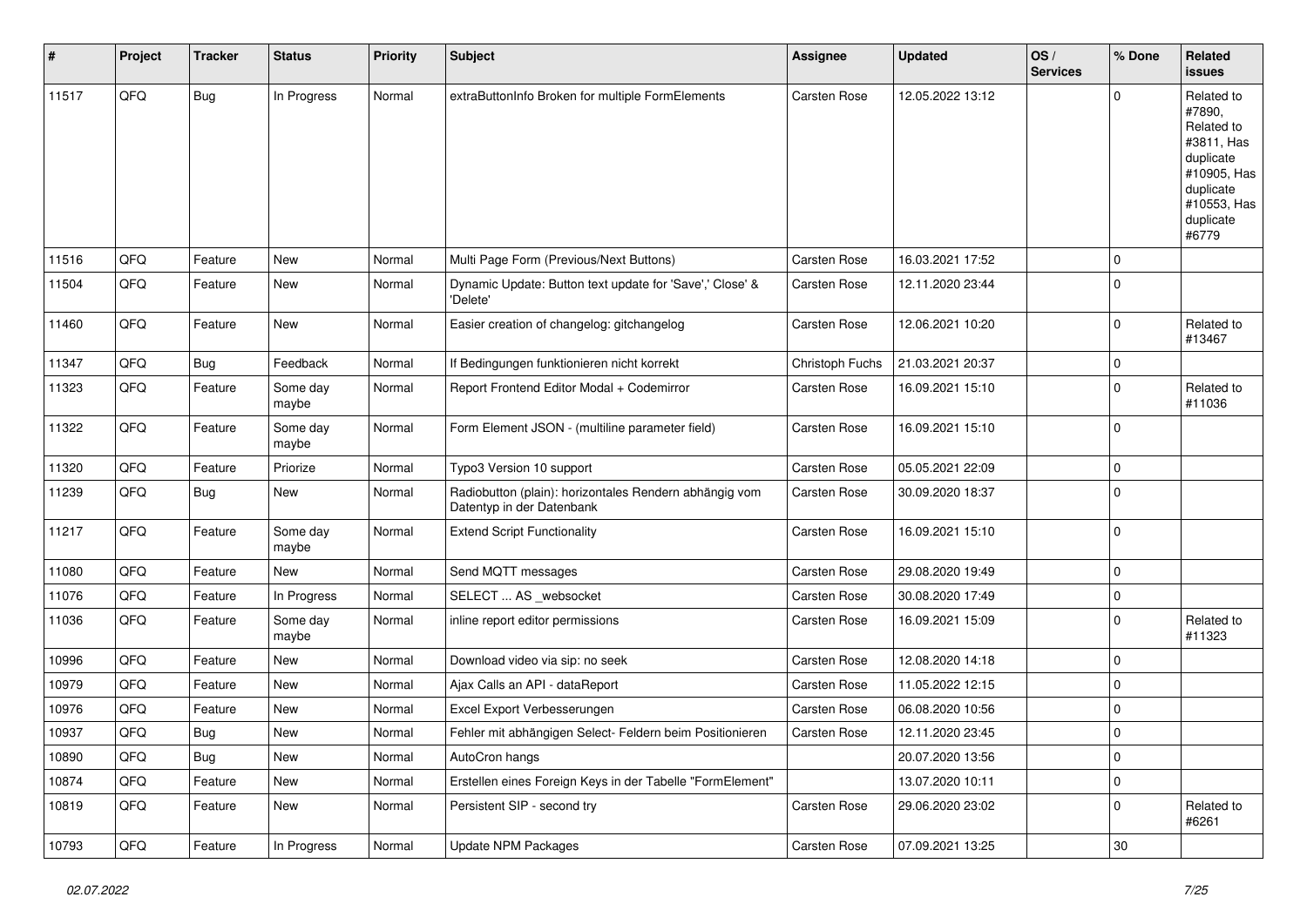| $\vert$ # | Project | <b>Tracker</b> | <b>Status</b>     | <b>Priority</b> | Subject                                                                             | <b>Assignee</b> | Updated          | OS/<br><b>Services</b> | % Done      | Related<br><b>issues</b>                                             |
|-----------|---------|----------------|-------------------|-----------------|-------------------------------------------------------------------------------------|-----------------|------------------|------------------------|-------------|----------------------------------------------------------------------|
| 10782     | QFQ     | Feature        | Feedback          | Normal          | Tiny MCE: Image Upload                                                              | Enis Nuredini   | 16.05.2022 23:16 |                        | $\mathbf 0$ | Related to<br>#12452                                                 |
| 10763     | QFQ     | Feature        | <b>New</b>        | Normal          | form accessed and submitted despite logout?                                         |                 | 16.06.2020 11:43 |                        | $\mathbf 0$ |                                                                      |
| 10759     | QFQ     | Bug            | New               | Normal          | emptyMeansNull - Feld falsch aktualisiert                                           |                 | 12.11.2020 23:45 |                        | $\mathbf 0$ |                                                                      |
| 10745     | QFQ     | Feature        | Some day<br>maybe | Normal          | Tablesorter Excel Export                                                            | Carsten Rose    | 16.09.2021 15:09 |                        | $\mathbf 0$ |                                                                      |
| 10738     | QFQ     | Feature        | Some day<br>maybe | Normal          | CORS headers for external API requests                                              |                 | 10.06.2020 14:00 |                        | $\mathbf 0$ |                                                                      |
| 10716     | QFQ     | Feature        | Some day<br>maybe | Normal          | Business Logic mit Externen Skripten                                                | Carsten Rose    | 16.09.2021 15:10 |                        | $\mathbf 0$ | Related to<br>#10713,<br>Related to<br>#8217                         |
| 10714     | QFQ     | Feature        | <b>New</b>        | Normal          | multi Table Form                                                                    | Carsten Rose    | 16.03.2021 18:44 |                        | $\mathbf 0$ |                                                                      |
| 10704     | QFQ     | Bug            | New               | Normal          | wkhtml problem rendering fullCalendar.js / fabric.js >><br>successor: puppeteer     | Carsten Rose    | 12.11.2020 23:45 |                        | $\mathbf 0$ | Related to<br>#5024,<br>Related to<br>#4650,<br>Related to<br>#10715 |
| 10661     | QFQ     | Bug            | In Progress       | Normal          | Typo3 Warnungen                                                                     | Carsten Rose    | 07.09.2021 13:23 |                        | $\mathbf 0$ | Related to<br>#12440                                                 |
| 10658     | QFQ     | <b>Bug</b>     | New               | Normal          | processReadOnly broken                                                              | Carsten Rose    | 27.05.2020 17:55 |                        | $\mathbf 0$ |                                                                      |
| 10593     | QFQ     | Feature        | <b>New</b>        | Normal          | label2: text behind input element                                                   | Carsten Rose    | 16.05.2020 10:57 |                        | $\mathbf 0$ |                                                                      |
| 10588     | QFQ     | Bug            | New               | Normal          | typeahed Tag: Doku anpassen                                                         | Carsten Rose    | 12.11.2020 23:45 |                        | $\mathbf 0$ |                                                                      |
| 10569     | QFQ     | Feature        | Priorize          | Normal          | link _blank more safe                                                               | Enis Nuredini   | 25.03.2022 12:44 |                        | $\mathbf 0$ |                                                                      |
| 10463     | QFQ     | Feature        | New               | Normal          | Report_link: expliztes setzen von HTML Tags (Bedarf fuer<br>'data-selenium' & 'id') | Enis Nuredini   | 23.03.2022 09:23 |                        | $\mathbf 0$ | Related to<br>#7648                                                  |
| 10443     | QFQ     | Feature        | In Progress       | Normal          | Konzept_api / _live                                                                 | Carsten Rose    | 07.05.2020 09:39 |                        | $\mathbf 0$ |                                                                      |
| 10384     | QFQ     | Feature        | New               | Normal          | Parameter Exchange QFQ Instances                                                    |                 | 07.05.2020 09:38 |                        | $\mathbf 0$ |                                                                      |
| 10345     | QFQ     | Feature        | New               | Normal          | Templates - Patterns QFQ Style                                                      |                 | 03.05.2021 21:01 |                        | $\mathbf 0$ | Related to<br>#10713                                                 |
| 10324     | QFQ     | Bug            | New               | Normal          | Excel Export mit Template funktioniert nur, wenn Template<br>vor uid kommt          |                 | 30.03.2020 11:20 |                        | $\mathbf 0$ | Related to<br>#10257                                                 |
| 10322     | QFQ     | <b>Bug</b>     | New               | Normal          | FormElement / Radio: missing column 'enum' >> FE not<br>reported                    | Carsten Rose    | 07.05.2020 09:37 |                        | $\mathbf 0$ |                                                                      |
| 10124     | QFQ     | Feature        | Feedback          | Normal          | qfq AAI-Login                                                                       | Karin Niffeler  | 07.05.2020 09:36 |                        | $\mathbf 0$ |                                                                      |
| 10119     | QFQ     | Feature        | New               | Normal          | Dropdown (selectlist) & TypeAhead: format and catagorize<br>list                    | Carsten Rose    | 07.05.2020 09:36 |                        | $\mathbf 0$ |                                                                      |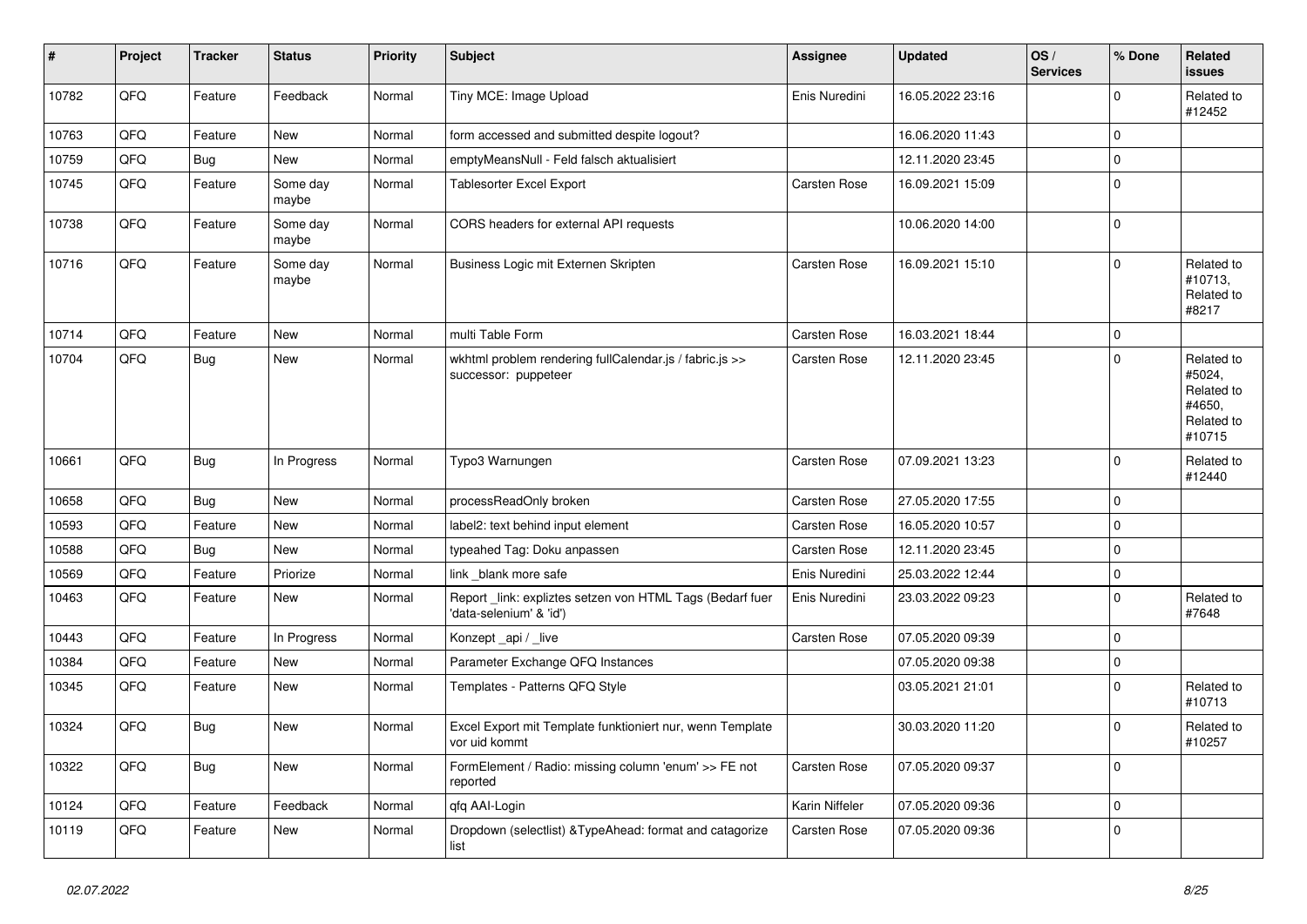| $\sharp$ | Project | <b>Tracker</b> | <b>Status</b>     | <b>Priority</b> | Subject                                                                                                                               | <b>Assignee</b> | <b>Updated</b>   | OS/<br><b>Services</b> | % Done                  | Related<br>issues                                                      |
|----------|---------|----------------|-------------------|-----------------|---------------------------------------------------------------------------------------------------------------------------------------|-----------------|------------------|------------------------|-------------------------|------------------------------------------------------------------------|
| 10116    | QFQ     | Feature        | Some day<br>maybe | Normal          | TypeAhead: Tag - show inside 'input' element                                                                                          | Carsten Rose    | 16.09.2021 15:09 |                        | $\mathbf 0$             |                                                                        |
| 10115    | QFQ     | Feature        | New               | Normal          | TypeAhead: static list                                                                                                                | Carsten Rose    | 26.02.2020 16:42 |                        | 100                     |                                                                        |
| 10095    | QFQ     | Feature        | Some day<br>maybe | Normal          | Generic Gitlab Integration into QFQ                                                                                                   | Carsten Rose    | 16.09.2021 15:10 |                        | $\Omega$                |                                                                        |
| 10082    | QFQ     | <b>Bug</b>     | <b>New</b>        | Normal          | FE.type=SELECT - 'sanatize' Class                                                                                                     | Carsten Rose    | 07.05.2020 09:36 |                        | $\mathbf 0$             | Related to<br>#10081                                                   |
| 10080    | QFQ     | Feature        | New               | Normal          | Popup on 'save' / 'close': configure dialog (answer<br>yes/no/cancle/)                                                                | Carsten Rose    | 28.03.2021 20:52 |                        | $\mathbf 0$             | Is duplicate<br>of #12262                                              |
| 10015    | QFQ     | Feature        | Priorize          | Normal          | Monospace in Textarea                                                                                                                 | Carsten Rose    | 03.02.2020 13:40 |                        | $\mathbf 0$             |                                                                        |
| 10014    | QFQ     | Feature        | New               | Normal          | Manual.rst: describe behaviour and process order of<br>fillStoreVar, slaveId, sqlBefore,                                              | Carsten Rose    | 01.02.2020 22:31 |                        | $\mathbf 0$             |                                                                        |
| 10013    | QFQ     | Feature        | Some day<br>maybe | Normal          | FE.typ=editor: CodeMirror                                                                                                             | Carsten Rose    | 08.06.2022 10:37 |                        | $\Omega$                | Related to<br>#12611,<br>Related to<br>#12490,<br>Related to<br>#7732  |
| 10012    | QFQ     | Feature        | Priorize          | Normal          | redirectAllMailTo: {{beEmail:T}}                                                                                                      | Carsten Rose    | 08.05.2021 09:54 |                        | $\Omega$                | Related to<br>#12412,<br>Related to<br>#12413,<br>Related to<br>#10011 |
| 10011    | QFQ     | Feature        | Priorize          | Normal          | Offer new STORE_TYPO3 Variable 'beUser', 'beEmail'                                                                                    | Carsten Rose    | 08.05.2021 09:51 |                        | $\Omega$                | Related to<br>#10012,<br>Related to<br>#12511                          |
| 10005    | QFQ     | Feature        | Priorize          | Normal          | Report / special column name:  AS _calendar                                                                                           | Carsten Rose    | 03.06.2020 17:28 |                        | $\Omega$                |                                                                        |
| 10003    | QFQ     | Feature        | Priorize          | Normal          | fieldset: stronger visualize group                                                                                                    | Benjamin Baer   | 12.02.2020 08:13 |                        | $\mathbf 0$             |                                                                        |
| 9983     | QFQ     | Feature        | New               | Normal          | Report Notation: new keyword 'range'                                                                                                  | Carsten Rose    | 01.02.2020 15:55 |                        | $\mathbf 0$             |                                                                        |
| 9975     | QFQ     | Bug            | Priorize          | Normal          | Dropdown Menu: 'r:3' broken                                                                                                           | Carsten Rose    | 01.02.2020 10:13 |                        | $\mathbf 0$             |                                                                        |
| 9968     | QFQ     | Feature        | Priorize          | Normal          | Tooltip in Links for Developer                                                                                                        | Carsten Rose    | 01.02.2020 23:17 |                        | $\mathbf 0$             |                                                                        |
| 9958     | QFQ     | <b>Bug</b>     | Priorize          | Normal          | Broken subrecord query: no error message                                                                                              | Carsten Rose    | 05.02.2021 15:15 |                        | $\overline{\mathbf{0}}$ |                                                                        |
| 9947     | QFQ     | <b>Bug</b>     | Priorize          | Normal          | Unwanted error message if missing 'typeAheadSqlPrefetch'                                                                              | Carsten Rose    | 01.02.2020 10:13 |                        | 0                       |                                                                        |
| 9928     | QFQ     | Feature        | Priorize          | Normal          | SpecialColumnName: a) Deprecated: ' AS "_+tag " ', b)<br>New: ' AS "_ <tag1><tag2>"'</tag2></tag1>                                    | Carsten Rose    | 01.02.2020 23:17 |                        | 0                       | Related to<br>#9929                                                    |
| 9927     | QFQ     | Feature        | New               | Normal          | QFQ Update: a) Update nur machen wenn BE User<br>eingeloggt ist., b) Bei Fehler genaue Meldung welcher<br>Updateschritt Probleme hat. | Carsten Rose    | 22.01.2020 12:59 |                        | 0                       |                                                                        |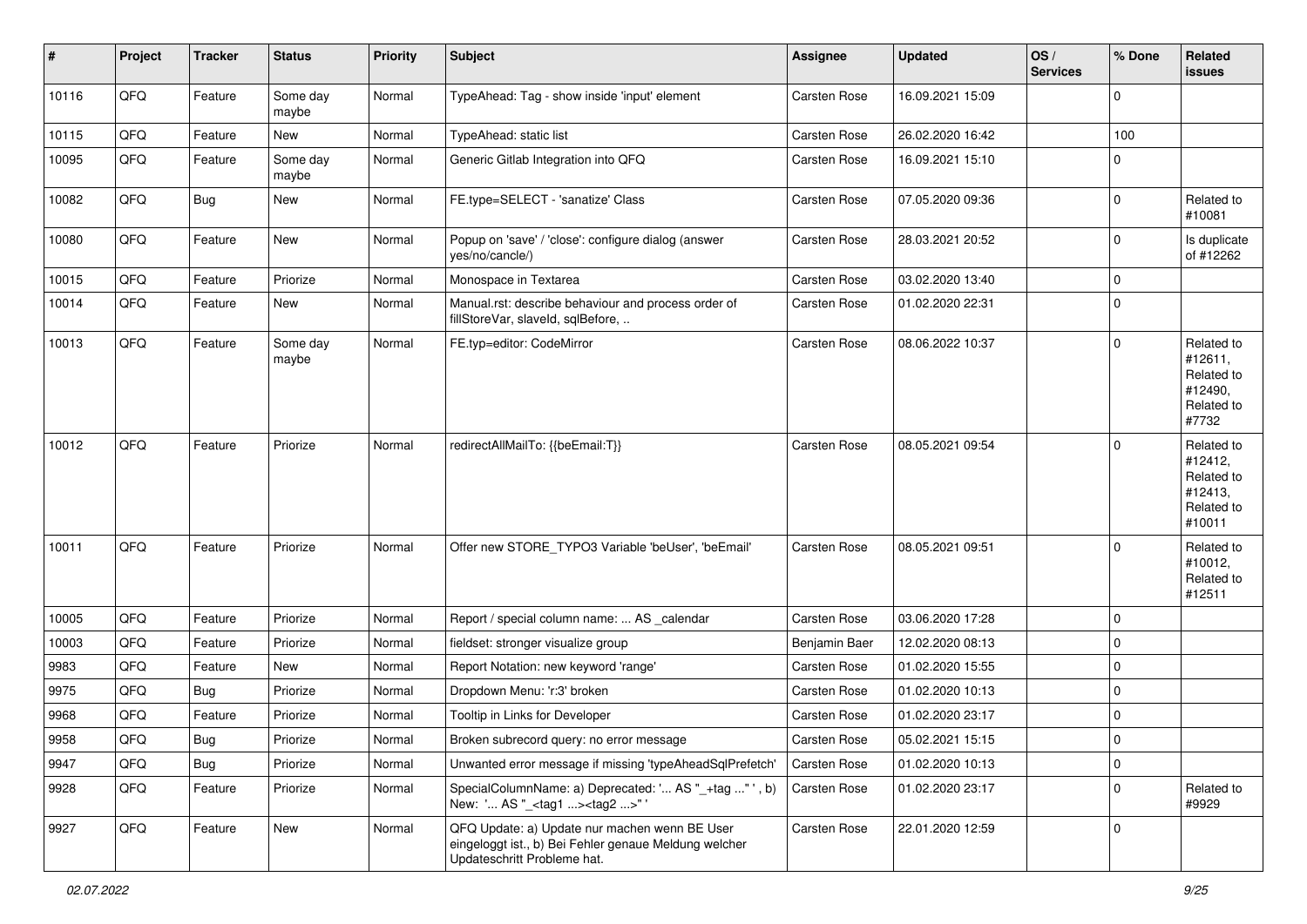| #    | Project | <b>Tracker</b> | <b>Status</b>     | <b>Priority</b> | <b>Subject</b>                                                                                           | Assignee      | Updated          | OS/<br><b>Services</b> | % Done      | Related<br>issues                                                       |
|------|---------|----------------|-------------------|-----------------|----------------------------------------------------------------------------------------------------------|---------------|------------------|------------------------|-------------|-------------------------------------------------------------------------|
| 9900 | QFQ     | Feature        | Priorize          | Normal          | Generic API Call: tt-content record >> JSON                                                              | Carsten Rose  | 01.02.2020 10:13 |                        | $\mathbf 0$ |                                                                         |
| 9898 | QFQ     | <b>Bug</b>     | Feedback          | Normal          | Formular trotz Timeout gespeichert                                                                       | Benjamin Baer | 01.02.2020 15:56 |                        | $\mathbf 0$ |                                                                         |
| 9862 | QFQ     | <b>Bug</b>     | Priorize          | Normal          | Failed writing to sql mail qfq.log should throw an exception                                             | Carsten Rose  | 01.02.2020 10:13 |                        | $\mathbf 0$ |                                                                         |
| 9855 | QFQ     | <b>Bug</b>     | New               | Normal          | <b>Required Check</b>                                                                                    |               | 01.02.2020 15:56 |                        | $\mathbf 0$ |                                                                         |
| 9853 | QFQ     | Feature        | New               | Normal          | Check das SQL / QFQ / Mail Logfile geschrieben wird                                                      |               | 09.01.2020 11:15 |                        | $\mathbf 0$ |                                                                         |
| 9834 | QFQ     | <b>Bug</b>     | Priorize          | Normal          | Input elements with tag 'disabled' are missing on<br>form-submit: server option 'processReadOnly' broken | Carsten Rose  | 07.12.2021 16:43 |                        | $\mathbf 0$ | Related to<br>#9691,<br>Related to<br>#5305, Has<br>duplicate<br>#12331 |
| 9811 | QFQ     | Feature        | <b>New</b>        | Normal          | Report: tag every n'th row                                                                               | Carsten Rose  | 01.02.2020 23:22 |                        | $\mathbf 0$ |                                                                         |
| 9783 | QFQ     | Bug            | New               | Normal          | Email with special characters                                                                            | Carsten Rose  | 01.02.2020 23:22 |                        | $\mathbf 0$ |                                                                         |
| 9781 | QFQ     | Feature        | New               | Normal          | Button: CSS class to make buttons smaller                                                                | Carsten Rose  | 01.02.2020 23:22 |                        | $\mathbf 0$ |                                                                         |
| 9777 | QFQ     | Feature        | New               | Normal          | Logging QFQ Variables                                                                                    | Carsten Rose  | 16.12.2019 17:17 |                        | $\mathbf 0$ |                                                                         |
| 9773 | QFG     | <b>Bug</b>     | New               | Normal          | form.parameter.formModeGlobal=requiredOff                                                                | Carsten Rose  | 01.02.2020 15:56 |                        | $\mathbf 0$ |                                                                         |
| 9707 | QFQ     | Feature        | New               | Normal          | SIP security: encode pageld and check pageld on decode                                                   | Carsten Rose  | 01.02.2020 23:22 |                        | $\mathbf 0$ |                                                                         |
| 9706 | QFQ     | Feature        | New               | Normal          | Multi File Upload (hidden template group)                                                                | Carsten Rose  | 01.02.2020 23:22 |                        | $\mathbf 0$ | Related to<br>#7521,<br>Related to<br>#5562,<br>Related to<br>#13330    |
| 9704 | QFQ     | Feature        | Some day<br>maybe | Normal          | Thumbnails Generieren beim Splitten von PDF Files                                                        | Carsten Rose  | 11.12.2019 16:01 |                        | $\mathbf 0$ |                                                                         |
| 9691 | QFQ     | <b>Bug</b>     | In Progress       | Normal          | Checkbox: dynamic update > readonly                                                                      | Carsten Rose  | 01.02.2020 23:22 |                        | 50          | Related to<br>#9834                                                     |
| 9669 | QFQ     | Bug            | Some day<br>maybe | Normal          | Checkbox / Template Group: radio/checkbox visible broken<br>after 'add'                                  | Carsten Rose  | 16.06.2021 13:47 |                        | $\mathbf 0$ | Related to<br>#8091                                                     |
| 9668 | QFQ     | Feature        | Priorize          | Normal          | Form.mode: rename 'hidden' to 'hide'                                                                     | Carsten Rose  | 05.05.2021 22:14 |                        | $\mathbf 0$ | Related to<br>#6437                                                     |
| 9602 | QFQ     | Feature        | New               | Normal          | Form definition as JSON                                                                                  | Carsten Rose  | 01.02.2020 23:21 |                        | $\mathbf 0$ | Related to<br>#9600                                                     |
| 9579 | QFQ     | Feature        | Some day<br>maybe | Normal          | Multiform with Process Row                                                                               | Carsten Rose  | 11.12.2019 16:01 |                        | $\mathbf 0$ |                                                                         |
| 9537 | QFQ     | Feature        | New               | Normal          | FormEditor: Edit fieldset in FrontEnd                                                                    | Carsten Rose  | 01.02.2020 23:22 |                        | $\mathbf 0$ |                                                                         |
| 9535 | QFQ     | <b>Bug</b>     | Feedback          | Normal          | Report:  AS '_vertical' - column to wide - vertical >> rot45,<br>rot90                                   | Benjamin Baer | 01.02.2020 15:56 |                        | 0           |                                                                         |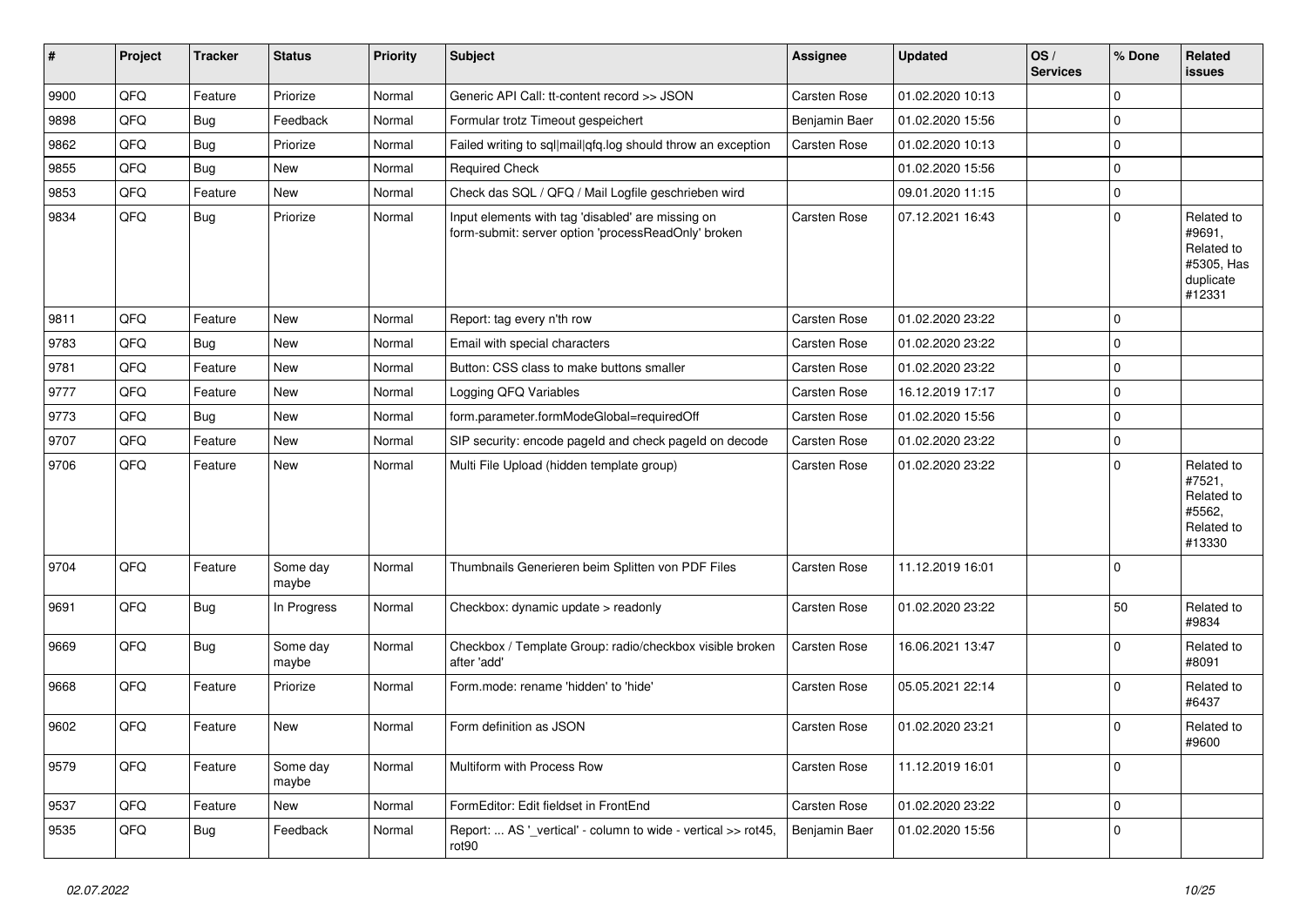| #    | Project | <b>Tracker</b> | <b>Status</b>     | <b>Priority</b> | Subject                                                                         | <b>Assignee</b>     | <b>Updated</b>   | OS/<br><b>Services</b> | % Done      | Related<br>issues    |
|------|---------|----------------|-------------------|-----------------|---------------------------------------------------------------------------------|---------------------|------------------|------------------------|-------------|----------------------|
| 9533 | QFQ     | <b>Bug</b>     | New               | Normal          | FE.type=upload: Check in 'beforeSave' if upload is given                        | Carsten Rose        | 01.02.2020 23:22 |                        | $\Omega$    | Related to<br>#11523 |
| 9394 | QFQ     | Feature        | Priorize          | Normal          | REST: allow for non numerical ids in get requests                               | <b>Carsten Rose</b> | 05.05.2021 22:10 |                        | 0           |                      |
| 9352 | QFQ     | Feature        | New               | Normal          | FE 'Native' fire slaveld, sqlAfter, sqlIns                                      | <b>Carsten Rose</b> | 01.02.2020 23:22 |                        | 0           |                      |
| 9348 | QFQ     | Feature        | New               | Normal          | defaultThumbnailSize: pre render thumbnails                                     | <b>Carsten Rose</b> | 12.06.2021 09:05 |                        | 0           |                      |
| 9346 | QFQ     | Feature        | Priorize          | Normal          | beforeSave: check if an upload is given                                         | Carsten Rose        | 11.06.2021 21:18 |                        | $\Omega$    |                      |
| 9317 | QFQ     | <b>Bug</b>     | New               | Normal          | FE.type=note: with dynamic show/hidden an empty label<br>causes trouble         | <b>Carsten Rose</b> | 01.02.2020 23:22 |                        | $\mathbf 0$ |                      |
| 9281 | QFQ     | <b>Bug</b>     | Some day<br>maybe | Normal          | Allow STRICT_TRANS_TABLES                                                       | <b>Carsten Rose</b> | 02.01.2021 18:43 |                        | $\Omega$    |                      |
| 9275 | QFQ     | Bug            | New               | Normal          | autcron: t3 page, which takes to long to respond, is not<br>reported properly   | Carsten Rose        | 01.02.2020 23:22 |                        | 100         |                      |
| 9221 | QFQ     | Feature        | New               | Normal          | typeAhead: Zeichenlimite ausschalten                                            | <b>Carsten Rose</b> | 29.06.2022 22:36 |                        | $\mathbf 0$ |                      |
| 9208 | QFQ     | Feature        | New               | Normal          | Manage 'recent' records                                                         | Carsten Rose        | 01.02.2020 23:22 |                        | $\mathbf 0$ |                      |
| 9177 | QFQ     | Bug            | New               | Normal          | Bug? QFQ tries to save an action FE, which has real<br>existing column name     | <b>Carsten Rose</b> | 01.02.2020 23:22 |                        | $\mathbf 0$ |                      |
| 9136 | QFQ     | Feature        | New               | Normal          | Create ZIP files with dynamic PDFs                                              | <b>Carsten Rose</b> | 01.02.2020 23:22 |                        | $\mathbf 0$ |                      |
| 9135 | QFQ     | Feature        | Priorize          | Normal          | Progress Bar generic / replace old hourglass download<br>popup                  | Benjamin Baer       | 03.01.2022 07:43 |                        | 0           |                      |
| 9130 | QFQ     | Feature        | Some day<br>maybe | Normal          | tablesorter: Automatic Row numbering / Zeilenummer                              | Benjamin Baer       | 01.02.2020 23:22 |                        | 0           |                      |
| 9129 | QFQ     | Feature        | New               | Normal          | sqlValidate: Message as notification, not as error                              | <b>Carsten Rose</b> | 01.02.2020 23:22 |                        | $\mathbf 0$ | Related to<br>#9128  |
| 9128 | QFQ     | Feature        | New               | Normal          | Error Message: not replaced variables- a) replace back to<br>'{{', b) underline | <b>Carsten Rose</b> | 01.02.2020 23:22 |                        | $\Omega$    | Related to<br>#9129  |
| 9127 | QFQ     | <b>Bug</b>     | New               | Normal          | Error Message: change 'roll over' color - text not readable                     | <b>Carsten Rose</b> | 01.02.2020 23:22 |                        | $\mathbf 0$ |                      |
| 9126 | QFQ     | <b>Bug</b>     | Some day<br>maybe | Normal          | hidden Form elements are present in page source                                 |                     | 02.01.2021 18:41 |                        | $\Omega$    |                      |
| 9077 | QFQ     | <b>Bug</b>     | New               | Normal          | typeAheadSql: report broken SQL                                                 | <b>Carsten Rose</b> | 29.06.2022 22:35 |                        | 0           | Related to<br>#4018  |
| 9024 | QFQ     | <b>Bug</b>     | Some day<br>maybe | Normal          | QFQ Einarbeitung                                                                |                     | 01.02.2020 15:56 |                        | $\mathbf 0$ |                      |
| 9020 | QFQ     | Bug            | Some day<br>maybe | Normal          | radio mit buttonClass und dynamicUpdate lassen sich nicht<br>kombinieren        |                     | 11.12.2019 16:01 |                        | $\mathbf 0$ |                      |
| 9013 | QFQ     | <b>Bug</b>     | New               | Normal          | Error in Twig template not handled                                              | <b>Carsten Rose</b> | 20.10.2021 13:43 |                        | $\mathbf 0$ |                      |
| 8975 | QFQ     | Feature        | New               | Normal          | Report Notation: 2.0                                                            | Carsten Rose        | 01.02.2020 23:22 |                        | 0           | Related to<br>#8963  |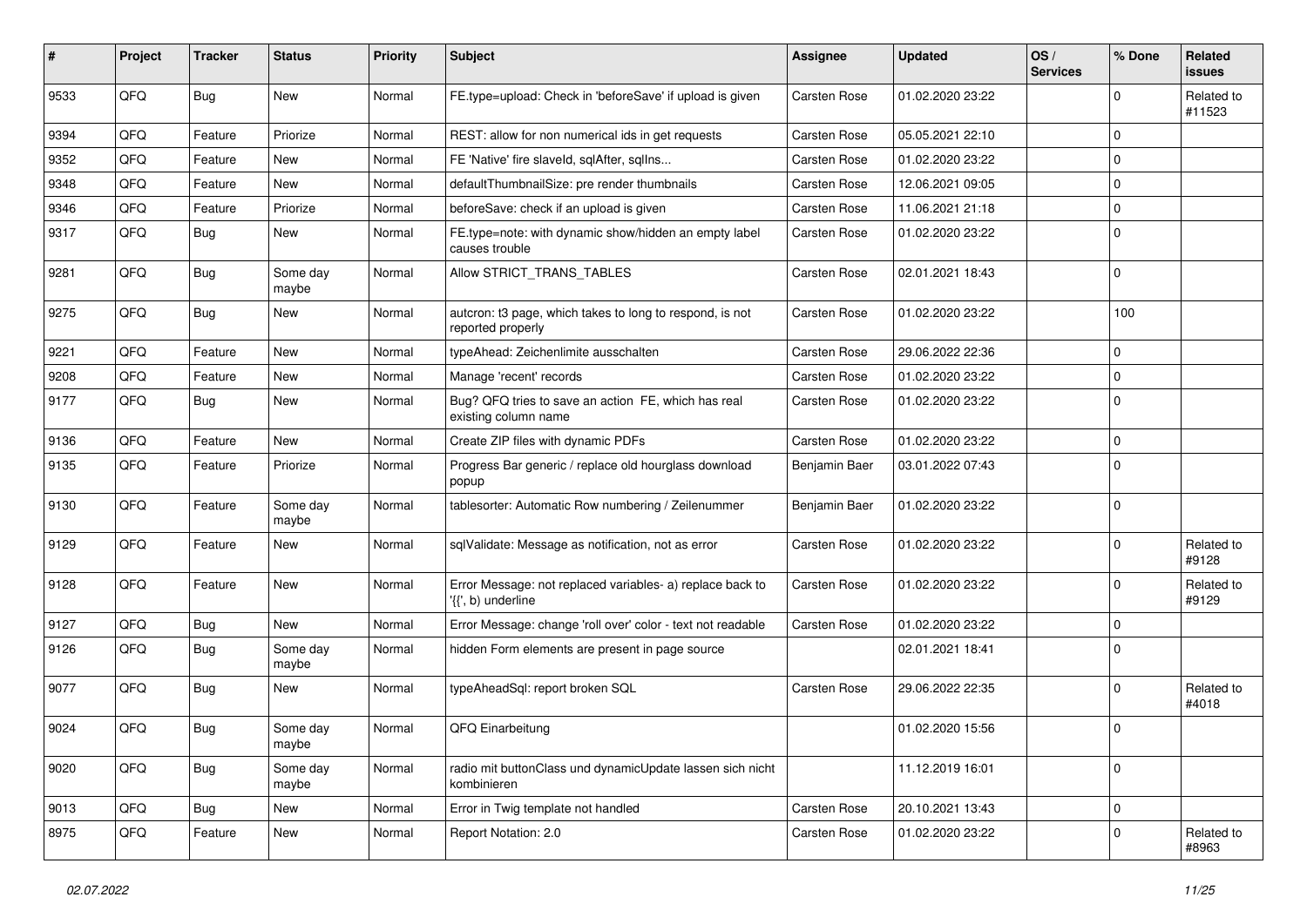| #    | Project | <b>Tracker</b> | <b>Status</b>     | <b>Priority</b> | Subject                                                                                                | Assignee            | <b>Updated</b>   | OS/<br><b>Services</b> | % Done      | Related<br>issues    |
|------|---------|----------------|-------------------|-----------------|--------------------------------------------------------------------------------------------------------|---------------------|------------------|------------------------|-------------|----------------------|
| 8963 | QFQ     | Feature        | Priorize          | Normal          | Setting values in a store: flexible way                                                                | Carsten Rose        | 05.05.2021 22:10 |                        | 0           | Related to<br>#8975  |
| 8894 | QFQ     | Feature        | Some day<br>maybe | Normal          | Documentation Tags Usable in QFQ Application                                                           | <b>Carsten Rose</b> | 11.12.2019 16:01 |                        | 0           |                      |
| 8892 | QFQ     | Feature        | Some day<br>maybe | Normal          | Display and Edit SQL Comments in Form Editor                                                           | Carsten Rose        | 11.12.2019 16:01 |                        | $\Omega$    |                      |
| 8806 | QFQ     | Feature        | <b>New</b>        | Normal          | SQL Function nl2br                                                                                     | Carsten Rose        | 01.02.2020 23:22 |                        | $\mathbf 0$ |                      |
| 8719 | QFQ     | Feature        | <b>New</b>        | Normal          | extraButtonLock: add support for 0/1                                                                   | <b>Carsten Rose</b> | 01.02.2020 23:22 |                        | $\Omega$    |                      |
| 8702 | QFQ     | Feature        | New               | Normal          | Load Record which is locked: missing user info                                                         | Carsten Rose        | 11.12.2019 16:16 |                        | 0           | Related to<br>#9789  |
| 8586 | QFQ     | Feature        | Some day<br>maybe | Normal          | QFQ: Enhance Error message for 'record not found'                                                      | Carsten Rose        | 16.09.2021 15:10 |                        | 0           |                      |
| 8585 | QFQ     | Feature        | Priorize          | Normal          | Enhance Error message for 'unknown form'                                                               | Carsten Rose        | 01.02.2020 10:13 |                        | 0           |                      |
| 8584 | QFQ     | Feature        | Priorize          | Normal          | FE 'Action' - never assign to Container (except Template<br>Group)                                     | Carsten Rose        | 01.02.2020 10:13 |                        | $\Omega$    |                      |
| 8522 | QFQ     | Feature        | Some day<br>maybe | Normal          | build QFQ - npm warnings                                                                               | Benjamin Baer       | 01.02.2020 23:19 |                        | 50          |                      |
| 8520 | QFQ     | Feature        | Some day<br>maybe | Normal          | Bring QFQ to Composer                                                                                  | <b>Carsten Rose</b> | 16.09.2021 15:10 |                        | $\mathbf 0$ |                      |
| 8336 | QFQ     | Feature        | New               | Normal          | Form > modified > Close New: a) Optional disable popup, b)<br>custom text, c) mode on save: close stay | Carsten Rose        | 01.02.2020 23:22 |                        | 0           | Related to<br>#8335  |
| 8316 | QFQ     | <b>Bug</b>     | Feedback          | Normal          | Documentation/Behaviour for Nested Queries and<br>Record-Store confusing                               | Nicola Chiapolini   | 20.11.2019 09:14 |                        | 0           |                      |
| 8277 | QFQ     | Feature        | Priorize          | Normal          | fe.parameter.default=                                                                                  | Carsten Rose        | 01.02.2020 23:17 |                        | 0           | Related to<br>#8113  |
| 8217 | QFQ     | Feature        | <b>New</b>        | Normal          | if-elseif-else construct                                                                               | Carsten Rose        | 16.03.2021 18:41 |                        | $\Omega$    | Related to<br>#10716 |
| 8187 | QFQ     | Feature        | New               | Normal          | Subrecord: enable/hide new button - make new/edit/delete<br>customizeable.                             | Carsten Rose        | 06.03.2021 18:44 |                        | $\Omega$    | Related to<br>#11326 |
| 8106 | QFQ     | Bug            | Some day<br>maybe | Normal          | Dynamic Update: Feld kann nicht auf empty zurückgesetzt<br>werden                                      | Carsten Rose        | 11.12.2019 16:01 |                        | $\Omega$    |                      |
| 8101 | QFQ     | Feature        | Some day<br>maybe | Normal          | Password hash: support further hashing methods                                                         | <b>Carsten Rose</b> | 16.09.2021 15:10 |                        | $\mathbf 0$ |                      |
| 8089 | QFQ     | Feature        | <b>New</b>        | Normal          | Copy/Paste for FormElements                                                                            | Carsten Rose        | 01.02.2020 23:22 |                        | 0           |                      |
| 8056 | QFQ     | Feature        | Some day<br>maybe | Normal          | Termin Organisation (Reservation)                                                                      |                     | 01.02.2020 23:19 |                        | 0           | Related to<br>#8658  |
| 8049 | QFG     | <b>Bug</b>     | New               | Normal          | FE.type=note, column 'value': text moves some pixel to top<br>after save                               | Carsten Rose        | 01.02.2020 23:22 |                        | 0           |                      |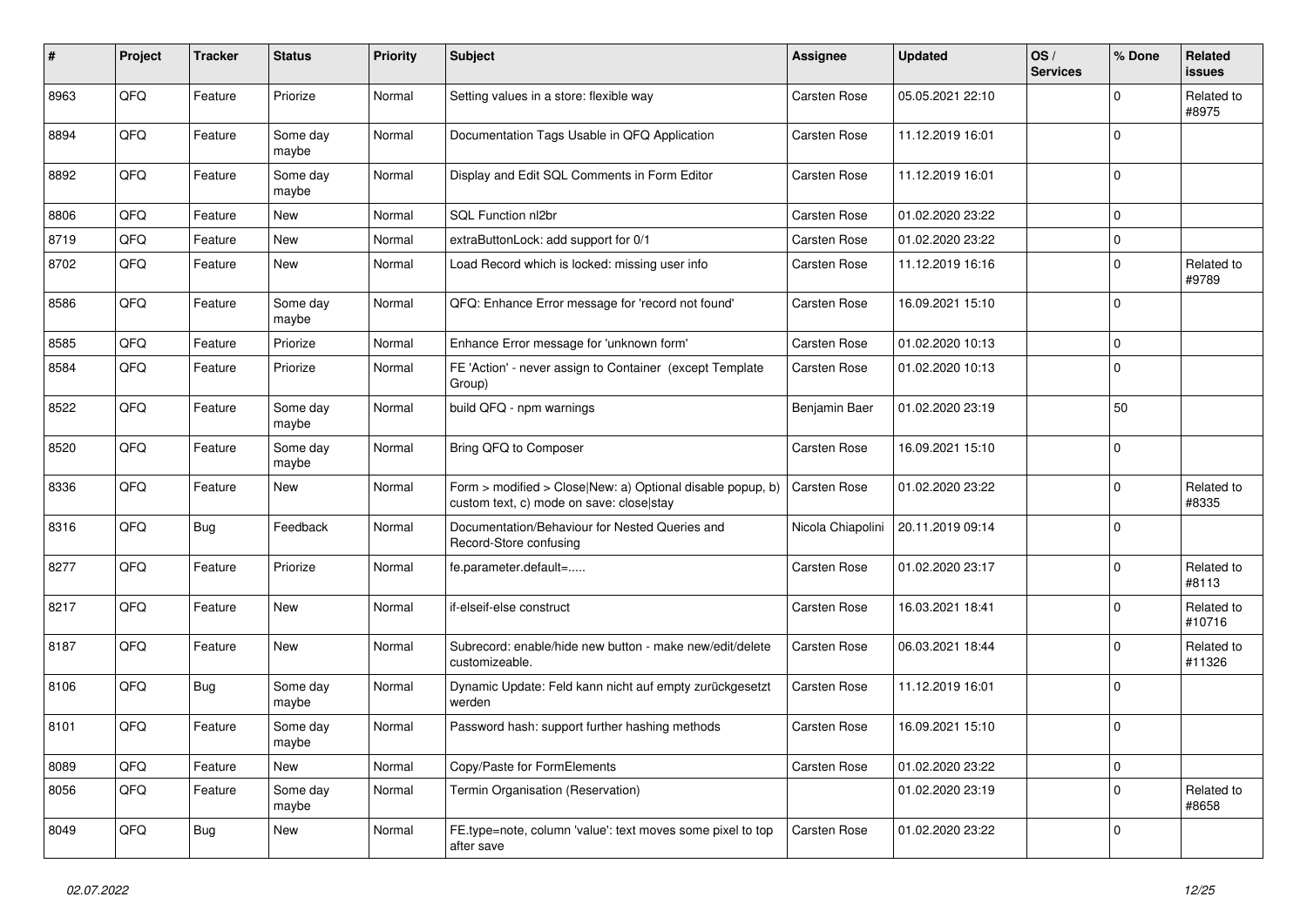| $\vert$ # | Project | <b>Tracker</b> | <b>Status</b>     | <b>Priority</b> | <b>Subject</b>                                                                                        | Assignee            | <b>Updated</b>   | OS/<br><b>Services</b> | % Done   | Related<br><b>issues</b>                                               |
|-----------|---------|----------------|-------------------|-----------------|-------------------------------------------------------------------------------------------------------|---------------------|------------------|------------------------|----------|------------------------------------------------------------------------|
| 8044      | QFQ     | Feature        | Priorize          | Normal          | Transaction: a) Form, b) Report                                                                       | Carsten Rose        | 05.05.2021 22:14 |                        | $\Omega$ | Related to<br>#8043                                                    |
| 8037      | QFQ     | <b>Bug</b>     | Priorize          | Normal          | FE.type=upload (advanced mode): {{slaveId:V}} missing<br>during dynamic update                        | <b>Carsten Rose</b> | 01.02.2020 10:13 |                        | $\Omega$ |                                                                        |
| 8034      | QFQ     | Feature        | Priorize          | Normal          | FormElement 'data': 22.22.2222 should not be accepted                                                 | Carsten Rose        | 01.02.2020 10:13 |                        | 0        |                                                                        |
| 7965      | QFQ     | Feature        | Priorize          | Normal          | Input type 'text' with visual format - currency                                                       | Benjamin Baer       | 03.01.2022 07:45 |                        | $\Omega$ |                                                                        |
| 7924      | QFQ     | Feature        | <b>New</b>        | Normal          | Radio/Checkbox with Tooltip                                                                           | Carsten Rose        | 01.02.2020 23:22 |                        | $\Omega$ |                                                                        |
| 7921      | QFQ     | Feature        | Some day<br>maybe | Normal          | Rest API Export: URL kuerzer machen                                                                   |                     | 01.02.2020 23:19 |                        | $\Omega$ |                                                                        |
| 7920      | QFQ     | Feature        | <b>New</b>        | Normal          | FE: Syntax Highlight, Zeinlenumbruch                                                                  | Carsten Rose        | 01.02.2020 10:03 |                        | $\Omega$ |                                                                        |
| 7890      | QFQ     | <b>Bug</b>     | <b>New</b>        | Normal          | FormElement 'required': extraButtonInfo not aligned                                                   | Carsten Rose        | 11.06.2021 21:17 |                        | $\Omega$ | Related to<br>#11517                                                   |
| 7812      | QFQ     | Feature        | <b>New</b>        | Normal          | FE 'Subrecord' - new option 'subrecordShowFilter',<br>'subrecordPaging'                               | Carsten Rose        | 01.02.2020 23:22 |                        | $\Omega$ |                                                                        |
| 7795      | QFQ     | <b>Bug</b>     | <b>New</b>        | Normal          | Readonly Form: Typeahead-Felder                                                                       | <b>Carsten Rose</b> | 01.02.2020 23:22 |                        | $\Omega$ | Related to<br>#10640                                                   |
| 7732      | QFQ     | Feature        | Some day<br>maybe | Normal          | Javascript: Lazy Loading der add on libs                                                              | Benjamin Baer       | 08.06.2022 10:38 |                        | $\Omega$ | Related to<br>#12611.<br>Related to<br>#12490,<br>Related to<br>#10013 |
| 7730      | QFQ     | Feature        | Priorize          | Normal          | SELECT Box: title in between                                                                          | Benjamin Baer       | 01.02.2020 23:22 |                        | $\Omega$ |                                                                        |
| 7685      | QFQ     | Bug            | <b>New</b>        | Normal          | Open FormElement from QFQ error message and save<br>modified record: error about missing {{formId:F}} | Carsten Rose        | 01.02.2020 23:22 |                        | $\Omega$ |                                                                        |
| 7683      | QFQ     | Feature        | <b>New</b>        | Normal          | Special column names in '{{ SELECT  AS link }}' should<br>be detected                                 | <b>Carsten Rose</b> | 01.02.2020 23:21 |                        | $\Omega$ |                                                                        |
| 7681      | QFQ     | Feature        | <b>New</b>        | Normal          | Optional switch off 'check for modified record'                                                       | <b>Carsten Rose</b> | 01.02.2020 23:21 |                        | $\Omega$ |                                                                        |
| 7660      | QFQ     | Feature        | <b>New</b>        | Normal          | IMAP: import mails to DB, move / delete mails                                                         | Carsten Rose        | 01.02.2020 09:52 |                        | $\Omega$ |                                                                        |
| 7656      | QFQ     | <b>Bug</b>     | Priorize          | Normal          | FE with required, 'pattern' and 'extraButtonLock': always<br>complain about missing value             | <b>Carsten Rose</b> | 01.02.2020 10:13 |                        | $\Omega$ |                                                                        |
| 7630      | QFQ     | Feature        | Priorize          | Normal          | detailed error message for simple upload                                                              | <b>Carsten Rose</b> | 01.02.2020 10:13 |                        | $\Omega$ |                                                                        |
| 7616      | QFQ     | <b>Bug</b>     | Priorize          | Normal          | Selectlist with Enum & Dynamic Update                                                                 | <b>Carsten Rose</b> | 01.02.2020 10:13 |                        | $\Omega$ |                                                                        |
| 7574      | QFQ     | <b>Bug</b>     | <b>New</b>        | Normal          | Substitute error: form element not reported / dont parse<br>Form.note                                 | Carsten Rose        | 01.02.2020 23:21 |                        | $\Omega$ |                                                                        |
| 7547      | QFQ     | <b>Bug</b>     | New               | Normal          | Error Message in afterSave: wrong parameter column<br>reported                                        | <b>Carsten Rose</b> | 01.02.2020 23:22 |                        | $\Omega$ |                                                                        |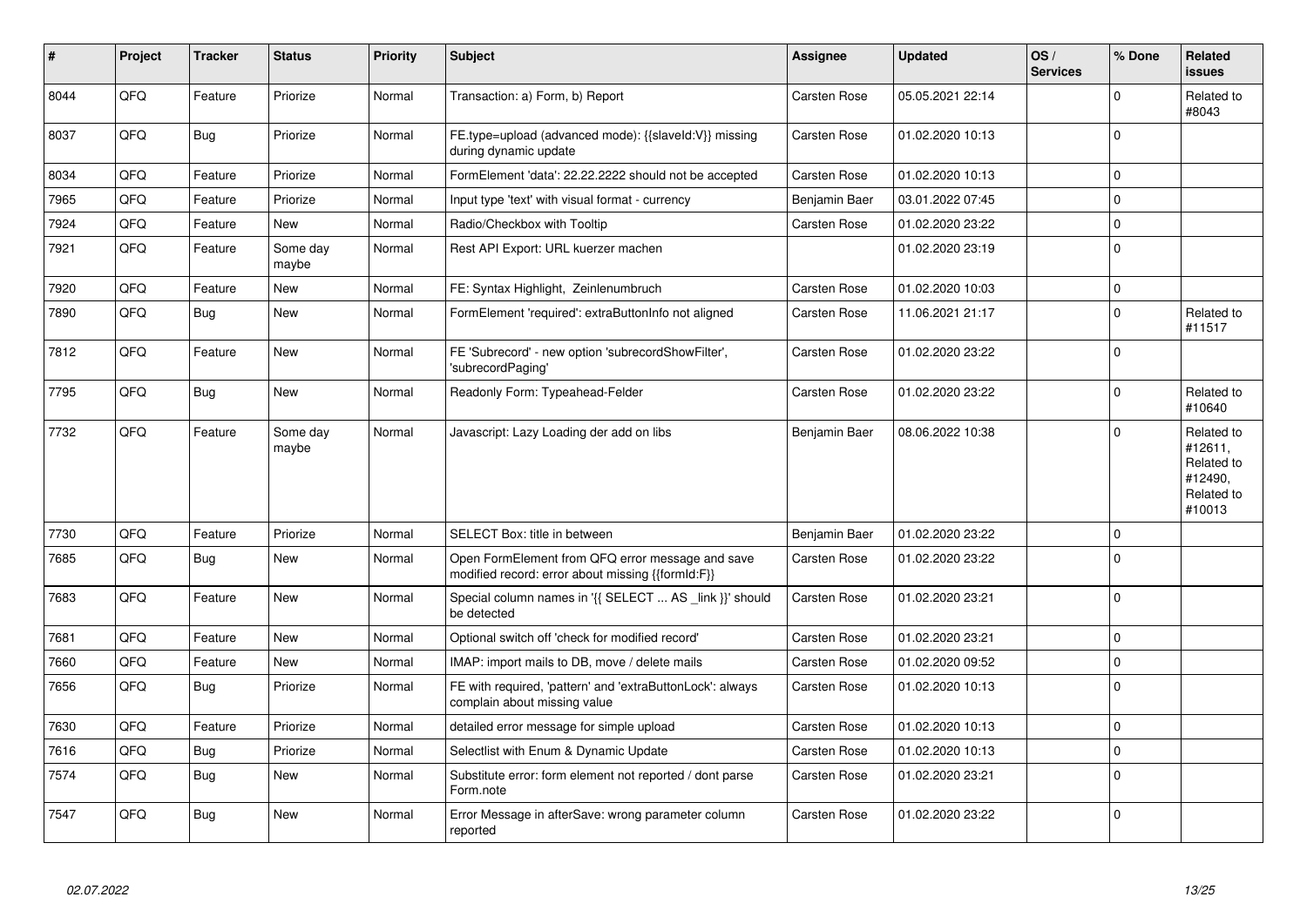| #    | Project | <b>Tracker</b> | <b>Status</b>     | <b>Priority</b> | <b>Subject</b>                                                                       | <b>Assignee</b>     | <b>Updated</b>   | OS/<br><b>Services</b> | % Done      | Related<br>issues    |
|------|---------|----------------|-------------------|-----------------|--------------------------------------------------------------------------------------|---------------------|------------------|------------------------|-------------|----------------------|
| 7524 | QFQ     | Bug            | New               | Normal          | QFQ throws a 'General Error' if 'fileadmin/protected/log/' is<br>not writeable       | Carsten Rose        | 01.02.2020 23:22 |                        | $\Omega$    |                      |
| 7522 | QFQ     | Feature        | Priorize          | Normal          | Inserting default index.html to folder (Avoid Apache<br>Indexing)                    | Carsten Rose        | 01.02.2020 10:13 |                        | $\mathbf 0$ |                      |
| 7521 | QFQ     | Feature        | New               | Normal          | TemplateGroup: fe.type=upload                                                        | Carsten Rose        | 01.02.2020 23:21 |                        | $\Omega$    | Related to<br>#9706  |
| 7520 | QFQ     | Feature        | New               | Normal          | QR Code:  AS _qr ( AS _link)                                                         | Carsten Rose        | 01.02.2020 23:22 |                        | 0           |                      |
| 7519 | QFQ     | Feature        | New               | Normal          | Select: Multi                                                                        | Carsten Rose        | 01.02.2020 23:22 |                        | 0           |                      |
| 7513 | QFQ     | <b>Bug</b>     | New               | Normal          | Radios not correct aligned                                                           | Carsten Rose        | 01.02.2020 23:22 |                        | 0           |                      |
| 7512 | QFQ     | Bug            | New               | Normal          | FE: inputType=number >> 'pattern' is not respected                                   | Carsten Rose        | 01.02.2020 23:22 |                        | $\Omega$    |                      |
| 7481 | QFQ     | Feature        | New               | Normal          | Detect 'BaseUrl' automatically                                                       | Carsten Rose        | 01.02.2020 23:21 |                        | $\mathbf 0$ |                      |
| 7480 | QFQ     | Feature        | New               | Normal          | Record History (Undo / Redo)                                                         | Carsten Rose        | 11.12.2019 16:16 |                        | $\mathbf 0$ | Related to<br>#2361  |
| 7453 | QFQ     | Feature        | Some day<br>maybe | Normal          | import / export forms QFQ                                                            | Carsten Rose        | 16.09.2021 15:10 |                        | $\mathbf 0$ |                      |
| 7452 | QFQ     | Feature        | Some day<br>maybe | Normal          | automate deployment new QFQ version                                                  | Carsten Rose        | 16.09.2021 15:10 |                        | $\Omega$    |                      |
| 7402 | QFQ     | <b>Bug</b>     | Some day<br>maybe | Normal          | thumbnail cache: outdated picture when permission denied<br>and permission resolved. |                     | 01.02.2020 23:20 |                        | $\Omega$    |                      |
| 7342 | QFQ     | Feature        | New               | Normal          | add content = hide_this                                                              | Carsten Rose        | 01.02.2020 23:21 |                        | $\mathbf 0$ |                      |
| 7336 | QFQ     | Feature        | Some day<br>maybe | Normal          | PDF Upload: disallow PDFs with specific Meta information                             | Carsten Rose        | 11.12.2019 16:01 |                        | $\Omega$    |                      |
| 7290 | QFQ     | Feature        | Priorize          | Normal          | FormEditor: title as textarea if LEN(title)>60                                       | Carsten Rose        | 01.02.2020 10:13 |                        | 0           | Blocked by<br>#7682  |
| 7281 | QFQ     | <b>Bug</b>     | Some day<br>maybe | Normal          | Subrecords: on large screen separator line too short                                 |                     | 01.02.2020 23:19 |                        | $\mathbf 0$ |                      |
| 7280 | QFQ     | Feature        | New               | Normal          | recently used table                                                                  | Carsten Rose        | 01.02.2020 23:21 |                        | 0           |                      |
| 7278 | QFQ     | Feature        | Some day<br>maybe | Normal          | Form: Wert vordefinieren der immer gesetzt wird                                      |                     | 02.05.2021 09:27 |                        | 0           |                      |
| 7261 | QFQ     | <b>Bug</b>     | New               | Normal          | Report pathFilename for user without path, only the filename                         | <b>Carsten Rose</b> | 01.02.2020 23:21 |                        | $\mathbf 0$ |                      |
| 7239 | QFQ     | Feature        | New               | Normal          | TinyMCE: html tag whitelist                                                          | Carsten Rose        | 01.02.2020 23:21 |                        | $\Omega$    | Related to<br>#14320 |
| 7229 | QFQ     | Feature        | Some day<br>maybe | Normal          | New FormElement.type: Button                                                         |                     | 01.02.2021 12:32 |                        | 0           |                      |
| 7219 | QFQ     | <b>Bug</b>     | New               | Normal          | typeSheadSql / typeAheadSqlPrefetch: change to curly<br>braces                       | Carsten Rose        | 01.02.2020 23:21 |                        | $\mathbf 0$ |                      |
| 7217 | QFQ     | Feature        | Priorize          | Normal          | Download: notice User if `_sip=?` is missing                                         | Carsten Rose        | 01.02.2020 10:13 |                        | 0           |                      |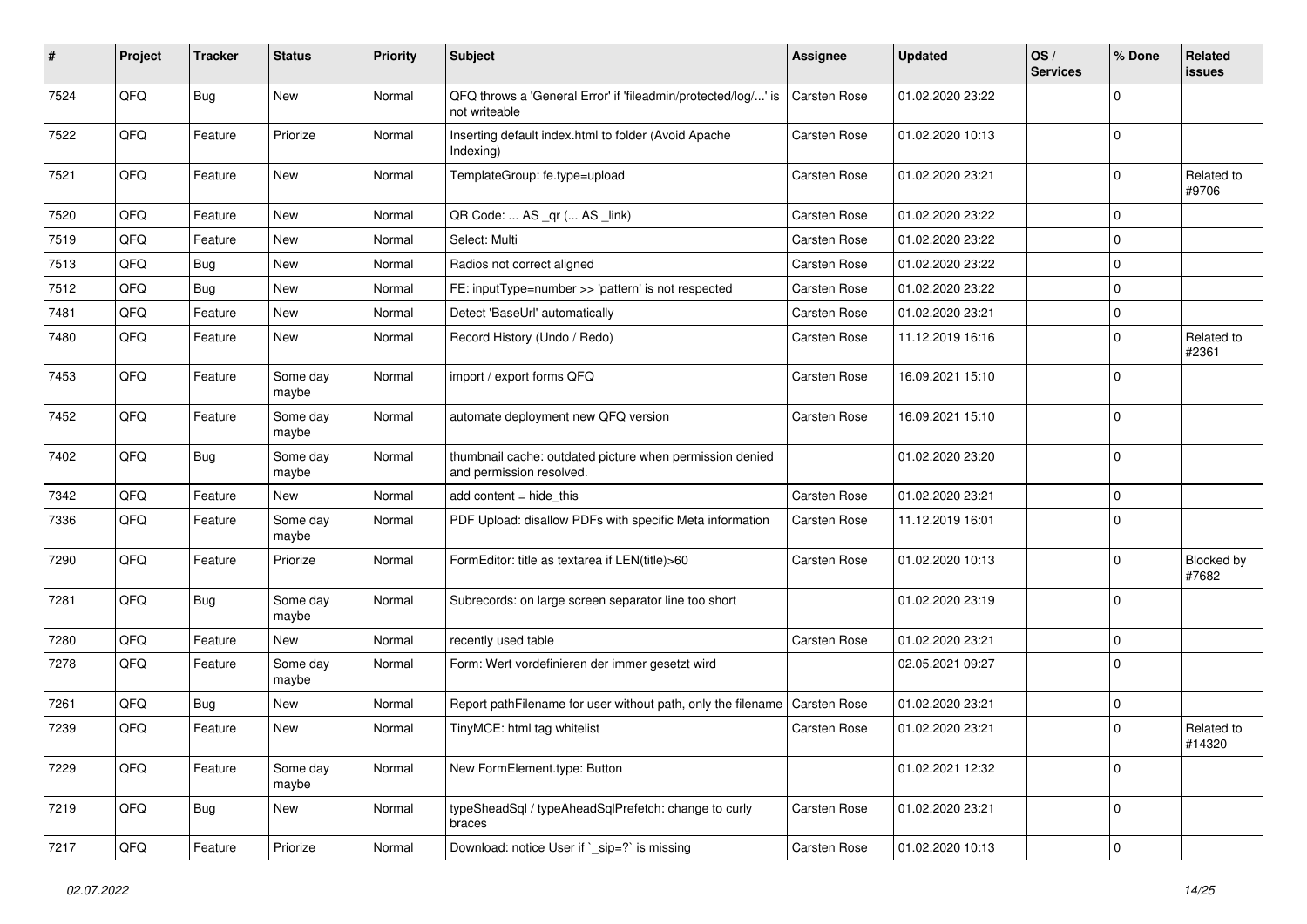| #    | Project | <b>Tracker</b> | <b>Status</b>     | <b>Priority</b> | <b>Subject</b>                                                                                                             | Assignee            | <b>Updated</b>   | OS/<br><b>Services</b> | % Done      | Related<br>issues         |
|------|---------|----------------|-------------------|-----------------|----------------------------------------------------------------------------------------------------------------------------|---------------------|------------------|------------------------|-------------|---------------------------|
| 7175 | QFQ     | Feature        | <b>New</b>        | Normal          | Upload: md5 hash as filename                                                                                               | Carsten Rose        | 01.02.2020 23:21 |                        | $\Omega$    |                           |
| 7119 | QFQ     | Feature        | <b>New</b>        | Normal          | Upload: scaleDownWidth, scaleDownHeight                                                                                    | Carsten Rose        | 01.02.2020 23:21 |                        | $\Omega$    |                           |
| 7109 | QFQ     | Feature        | New               | Normal          | Dynamic Updates: row/element hide                                                                                          | <b>Carsten Rose</b> | 01.02.2020 23:22 |                        | $\Omega$    | Has<br>duplicate<br>#4081 |
| 7108 | QFQ     | Feature        | Some day<br>maybe | Normal          | QFQ Wrap Elements                                                                                                          |                     | 11.12.2019 16:01 |                        | $\Omega$    |                           |
| 7107 | QFQ     | Feature        | Some day<br>maybe | Normal          | Showcase Registration Tool: Anmeldung / Administration :<br>Liste Anmeldungen / Emaileinaldung                             | Carsten Rose        | 11.12.2019 16:01 |                        | $\Omega$    |                           |
| 7106 | QFQ     | Feature        | Some day<br>maybe | Normal          | Beispiel Nummerierung von Rows in Report                                                                                   |                     | 11.12.2019 16:01 |                        | $\Omega$    |                           |
| 7105 | QFQ     | Feature        | Some day<br>maybe | Normal          | Beispiel wie man in einer zweiten Tabelle speichert.                                                                       |                     | 11.12.2019 16:01 |                        | 0           |                           |
| 7104 | QFQ     | Feature        | Some day<br>maybe | Normal          | Manual: hint about escaping if '\r' appears in mail body                                                                   |                     | 11.12.2019 16:01 |                        | $\mathbf 0$ |                           |
| 7102 | QFQ     | Feature        | New               | Normal          | Comment sign in report: '#' and '--'                                                                                       | Carsten Rose        | 01.02.2020 23:21 |                        | 0           |                           |
| 7101 | QFQ     | Bug            | Some day<br>maybe | Normal          | 'form' in SIP and 'report' - breaks                                                                                        |                     | 01.02.2020 23:20 |                        | $\Omega$    |                           |
| 7100 | QFQ     | Feature        | Some day<br>maybe | Normal          | Download: log access, max downloads, time limit                                                                            |                     | 01.02.2020 23:19 |                        | $\Omega$    |                           |
| 7099 | QFQ     | Feature        | New               | Normal          | Redesign FormEditor                                                                                                        | Carsten Rose        | 01.02.2020 23:21 |                        | $\Omega$    |                           |
| 7014 | QFQ     | Bug            | New               | Normal          | Sending invalid emails succeeds when<br>debug.redirectAllMailTo is set                                                     | Carsten Rose        | 01.02.2020 23:21 |                        | $\mathbf 0$ |                           |
| 7002 | QFQ     | <b>Bug</b>     | <b>New</b>        | Normal          | Dynamic Update: row does not disappear / appear                                                                            | Carsten Rose        | 01.02.2020 23:22 |                        | $\Omega$    |                           |
| 6998 | QFQ     | Feature        | Priorize          | Normal          | Form: with debug=on show column information as tooltip of<br>column label                                                  | <b>Carsten Rose</b> | 01.02.2020 10:13 |                        | $\Omega$    |                           |
| 6992 | QFQ     | Feature        | Some day<br>maybe | Normal          | DB exception: Syntax Highlight                                                                                             |                     | 11.12.2019 16:01 |                        | $\Omega$    | Related to<br>#5450       |
| 6972 | QFQ     | Feature        | Some day<br>maybe | Normal          | Fabric Clipboard / cross browser tab                                                                                       | Benjamin Baer       | 01.02.2020 23:21 |                        | $\Omega$    |                           |
| 6970 | QFQ     | Feature        | Some day<br>maybe | Normal          | tablesorter: default fuer 'sortReset' aendern von 'Ctrl' zu 'Alt'                                                          | Benjamin Baer       | 01.02.2020 23:21 |                        | 0           |                           |
| 6912 | QFQ     | Bug            | New               | Normal          | error Message Var 'deadline' already set in SIP - in Form<br>with FE.value={{deadline:R:::{{deadlinePeriod:Y}}}}           | Carsten Rose        | 01.02.2020 23:21 |                        | 0           |                           |
| 6870 | QFQ     | Feature        | Priorize          | Normal          | Click on '_link' triggers an API call                                                                                      | Benjamin Baer       | 03.01.2022 08:25 |                        | 0           |                           |
| 6855 | QFQ     | Feature        | New               | Normal          | With {{feUser:U}}!={{feUser:T}}: Save / Delete: only possible<br>with {{feUserSave:U}}='yes' and '{{feUserDelete:U}}='yes' | <b>Carsten Rose</b> | 01.02.2020 23:21 |                        | 0           |                           |
| 6801 | QFQ     | Feature        | Priorize          | Normal          | Fabric: Maximize / Fulllscreen                                                                                             | Benjamin Baer       | 21.03.2022 09:56 |                        | 0           |                           |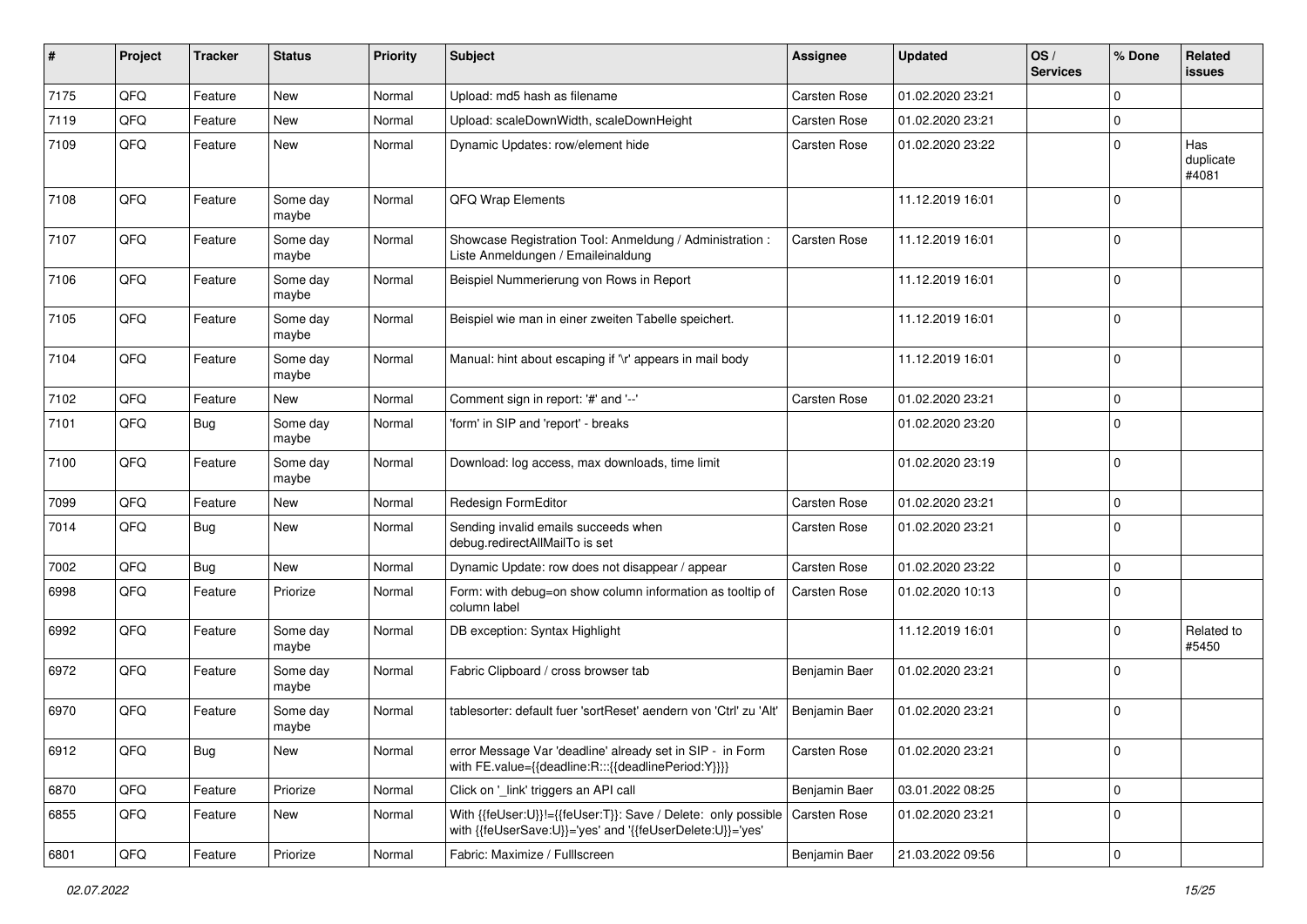| #    | Project | <b>Tracker</b> | <b>Status</b>     | <b>Priority</b> | Subject                                                                                               | <b>Assignee</b>     | <b>Updated</b>   | OS/<br><b>Services</b> | % Done      | Related<br>issues                           |
|------|---------|----------------|-------------------|-----------------|-------------------------------------------------------------------------------------------------------|---------------------|------------------|------------------------|-------------|---------------------------------------------|
| 6765 | QFQ     | Feature        | <b>New</b>        | Normal          | Moeglichkeit via QFQ eigene Logs zu schreiben                                                         | Carsten Rose        | 01.02.2020 23:21 |                        | $\Omega$    |                                             |
| 6723 | QFQ     | Feature        | <b>New</b>        | Normal          | Report QFQ Installation and Version                                                                   | Carsten Rose        | 12.06.2021 09:07 |                        | $\Omega$    |                                             |
| 6715 | QFQ     | Feature        | Some day<br>maybe | Normal          | Code-Refactoring: dbArray vereinheitlichen                                                            | Carsten Rose        | 11.12.2019 16:02 |                        | $\mathbf 0$ |                                             |
| 6704 | QFQ     | Feature        | Some day<br>maybe | Normal          | Upload Mode: Bilder in Notizen rechts sollen aktuellen<br>Upload repräsentieren.                      |                     | 01.02.2020 23:19 |                        | $\Omega$    | Related to<br>#3264                         |
| 6677 | QFQ     | Bug            | <b>New</b>        | Normal          | Error message FE Action Element: no/wrong FE reference<br>who cause the problem.                      | Carsten Rose        | 01.02.2020 23:21 |                        | $\mathbf 0$ |                                             |
| 6609 | QFQ     | Feature        | <b>New</b>        | Normal          | Formlet: JSON API erweitern                                                                           | Carsten Rose        | 01.02.2020 23:21 |                        | 50          |                                             |
| 6602 | QFQ     | Feature        | <b>New</b>        | Normal          | Formlet: in Report auf Mausklick ein mini-form oeffnen                                                | Carsten Rose        | 11.12.2019 16:16 |                        | $\Omega$    |                                             |
| 6594 | QFQ     | Feature        | New               | Normal          | Excel: on download, check if there is a valid sip                                                     | Carsten Rose        | 01.02.2020 23:21 |                        | $\Omega$    |                                             |
| 6574 | QFQ     | Bug            | Priorize          | Normal          | qfq.log: Fehlermeldung wurde angezeigt, aber nicht geloggt                                            | Carsten Rose        | 01.02.2020 10:13 |                        | $\mathbf 0$ |                                             |
| 6566 | QFQ     | <b>Bug</b>     | Priorize          | Normal          | Link Function 'delete': provided parameter missing on page<br>reload                                  | Benjamin Baer       | 03.01.2022 08:08 |                        | $\Omega$    |                                             |
| 6515 | QFQ     | Feature        | Some day<br>maybe | Normal          | Formular: Felder dynamisch ein/ausblenden                                                             |                     | 11.12.2019 16:02 |                        | $\Omega$    |                                             |
| 6483 | QFQ     | <b>Bug</b>     | <b>New</b>        | Normal          | R Store funktioniert nicht bei 'Report Notation' im FE                                                | Carsten Rose        | 01.02.2020 23:21 |                        | $\mathbf 0$ |                                             |
| 6462 | QFQ     | Bug            | <b>New</b>        | Normal          | File Upload: Nutzlose Fehlermeldung wenn Datei zu gross                                               | Carsten Rose        | 01.02.2020 23:21 |                        | $\Omega$    | Related to<br>#6139                         |
| 6437 | QFQ     | Feature        | <b>New</b>        | Normal          | Neuer Mode Button bei FormElementen                                                                   | Carsten Rose        | 01.02.2020 23:21 |                        | $\Omega$    | Related to<br>#9668.<br>Blocked by<br>#9678 |
| 6299 | QFQ     | Feature        | Some day<br>maybe | Normal          | Attack detection: log table with invalid SIP access                                                   |                     | 11.12.2019 16:02 |                        | $\Omega$    | Related to<br>#3947                         |
| 6292 | QFQ     | Feature        | <b>New</b>        | Normal          | Download: File speichern mit Hash aber original Filename in<br>der Datenbank vermerken fuer Downloads | <b>Carsten Rose</b> | 01.02.2020 23:21 |                        | $\mathbf 0$ |                                             |
| 6289 | QFQ     | Feature        | <b>New</b>        | Normal          | Form: Log                                                                                             | Carsten Rose        | 01.02.2020 23:21 |                        | $\mathbf 0$ |                                             |
| 6288 | QFQ     | Feature        | Some day<br>maybe | Normal          | Best Practice: Erklaeren wie man ein Formular ganz in<br>'weiss' erstellen kann                       |                     | 11.12.2019 16:02 |                        | $\Omega$    |                                             |
| 6261 | QFQ     | Feature        | <b>New</b>        | Normal          | <b>Persistent SIP</b>                                                                                 | Carsten Rose        | 12.06.2021 09:07 |                        | $\mathbf 0$ | Related to<br>#10819                        |
| 6250 | QFQ     | Feature        | In Progress       | Normal          | Enhance layout: a) Subrecord, b) Subrecord-Title                                                      | Carsten Rose        | 01.02.2020 23:22 |                        | $\mathbf 0$ | Related to<br>#5391                         |
| 6224 | QFQ     | Feature        | Priorize          | Normal          | Dynamic update: fade in/out fields                                                                    | Benjamin Baer       | 21.03.2022 09:50 |                        | 0           |                                             |
| 6140 | QFQ     | <b>Bug</b>     | Priorize          | Normal          | QFQ DnD Sort: Locked fields                                                                           | Benjamin Baer       | 21.03.2022 09:56 |                        | $\pmb{0}$   |                                             |
| 6084 | QFQ     | Feature        | Some day<br>maybe | Normal          | New escape type: 'D' - convert date                                                                   |                     | 01.02.2020 23:19 |                        | 0           |                                             |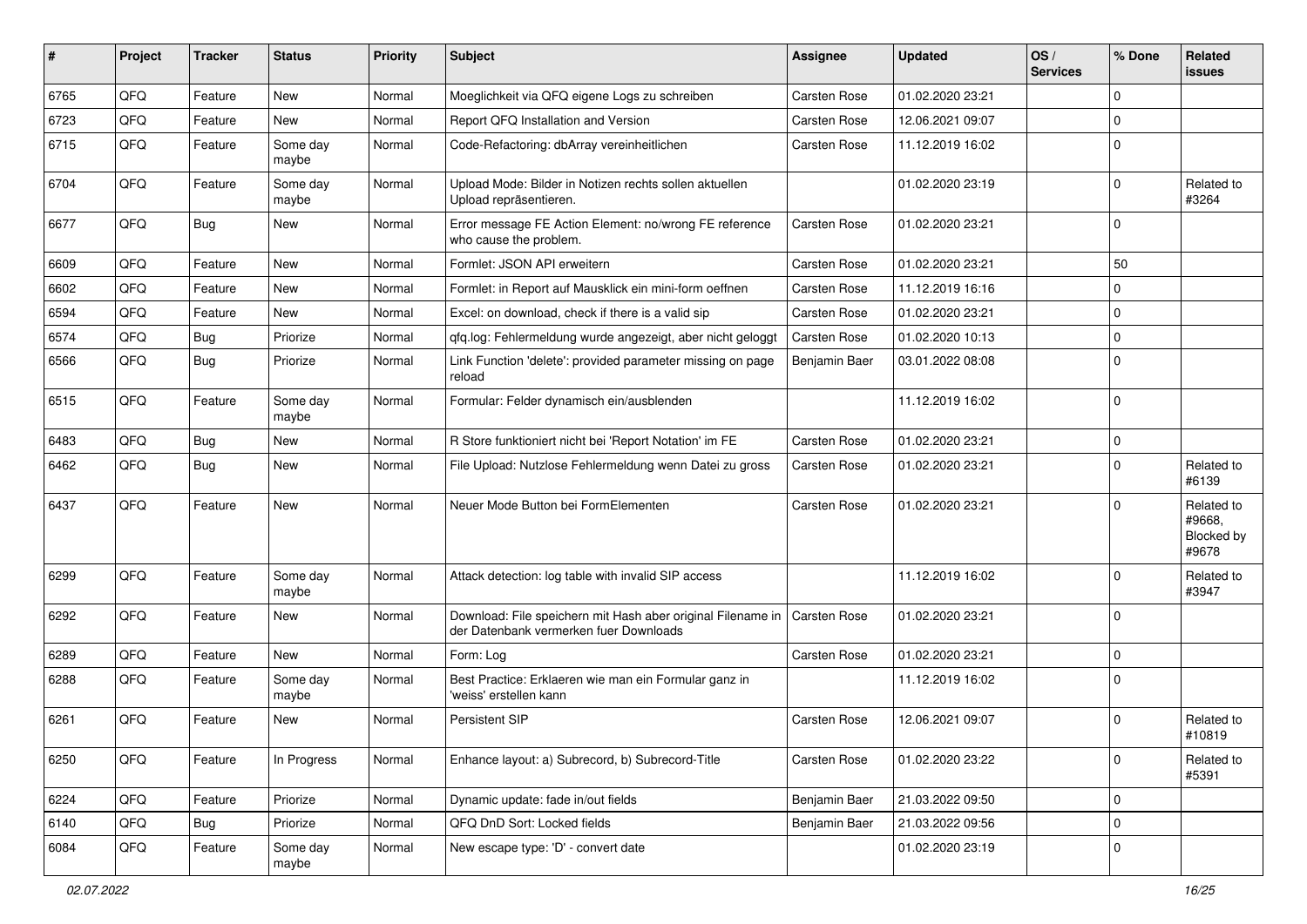| #    | Project | <b>Tracker</b> | <b>Status</b>     | <b>Priority</b> | <b>Subject</b>                                                                    | Assignee            | <b>Updated</b>   | OS/<br><b>Services</b> | % Done      | Related<br><b>issues</b>                    |
|------|---------|----------------|-------------------|-----------------|-----------------------------------------------------------------------------------|---------------------|------------------|------------------------|-------------|---------------------------------------------|
| 6083 | QFQ     | Feature        | Some day<br>maybe | Normal          | Dynamic Update: Value Check via SQL                                               |                     | 11.12.2019 16:02 |                        | $\Omega$    |                                             |
| 5991 | QFQ     | Bug            | Some day<br>maybe | Normal          | URLs with 'I' or long parameter are problematic                                   | <b>Carsten Rose</b> | 01.02.2020 23:19 |                        | $\Omega$    |                                             |
| 5983 | QFQ     | Feature        | Some day<br>maybe | Normal          | Form Submit (save & update): normalize date/-time FE                              | Carsten Rose        | 01.02.2020 23:19 |                        | $\Omega$    |                                             |
| 5942 | QFQ     | Feature        | Priorize          | Normal          | 'L' and 'type': append to links, generate via 'link' by using<br>'n.              | <b>Carsten Rose</b> | 01.02.2020 10:13 |                        | $\Omega$    |                                             |
| 5923 | QFQ     | Feature        | Some day<br>maybe | Normal          | fillStoreSystemBySqlLate                                                          |                     | 01.02.2020 23:19 |                        | $\Omega$    |                                             |
| 5895 | QFQ     | Feature        | Some day<br>maybe | Normal          | Tutorial: List of all QFQ Features                                                |                     | 01.02.2020 23:19 |                        | $\Omega$    |                                             |
| 5894 | QFQ     | Feature        | Feedback          | Normal          | Typeahead in Report: show/hide rows dynamically                                   | <b>Carsten Rose</b> | 18.02.2022 08:50 |                        | $\Omega$    | Related to<br>#5893,<br>Related to<br>#5885 |
| 5893 | QFQ     | Feature        | Some day<br>maybe | Normal          | Edit on double-click                                                              |                     | 01.02.2020 23:19 |                        | $\Omega$    | Related to<br>#5894                         |
| 5892 | QFQ     | Feature        | Some day<br>maybe | Normal          | QFQ should use T3 API to manipulate FE GROUP<br>membership                        |                     | 01.02.2020 23:20 |                        | $\Omega$    |                                             |
| 5877 | QFQ     | <b>Bug</b>     | Some day<br>maybe | Normal          | FE.type=note:bsColumn strange behaviour                                           |                     | 01.02.2020 23:19 |                        | 0           |                                             |
| 5852 | QFQ     | Feature        | Some day<br>maybe | Normal          | Logging: mail.log / sql.log - im FE anzeigen und via AJAX<br>aktualisieren        | <b>Carsten Rose</b> | 01.02.2020 23:19 |                        | $\Omega$    | Related to<br>#5885                         |
| 5851 | QFQ     | Feature        | Some day<br>maybe | Normal          | Queue System implementieren: MQTT, RabbitMQ                                       |                     | 01.02.2020 23:20 |                        | $\Omega$    | Related to<br>#5715                         |
| 5850 | QFQ     | Feature        | Some day<br>maybe | Normal          | Deployment: In QFQ Doc best practice fuer zeitgemaesses<br>Deployment beschreiben |                     | 01.02.2020 23:20 |                        | $\Omega$    |                                             |
| 5805 | QFQ     | Feature        | Some day<br>maybe | Normal          | TypeAHead SQL value instead of key stored                                         |                     | 01.02.2020 23:19 |                        | $\Omega$    | Related to<br>#5444                         |
| 5783 | QFQ     | Feature        | Some day<br>maybe | Normal          | <b>BPMN View/Edit</b>                                                             |                     | 11.12.2019 16:02 |                        | $\Omega$    |                                             |
| 5782 | QFQ     | Feature        | New               | Normal          | NextCloud API                                                                     | Carsten Rose        | 01.02.2020 10:02 |                        | $\Omega$    |                                             |
| 5768 | QFQ     | <b>Bug</b>     | Some day<br>maybe | Normal          | {{pageLanguage:T}}' missing if QFQ is called via api                              | Carsten Rose        | 01.02.2020 23:19 |                        | $\mathbf 0$ |                                             |
| 5706 | QFQ     | <b>Bug</b>     | Some day<br>maybe | Normal          | upload: fileDestination needs to be sanatized                                     | <b>Carsten Rose</b> | 01.02.2020 23:19 |                        | $\Omega$    |                                             |
| 5695 | QFQ     | Feature        | In Progress       | Normal          | Multiform                                                                         | <b>Carsten Rose</b> | 02.01.2021 18:38 |                        | $\Omega$    |                                             |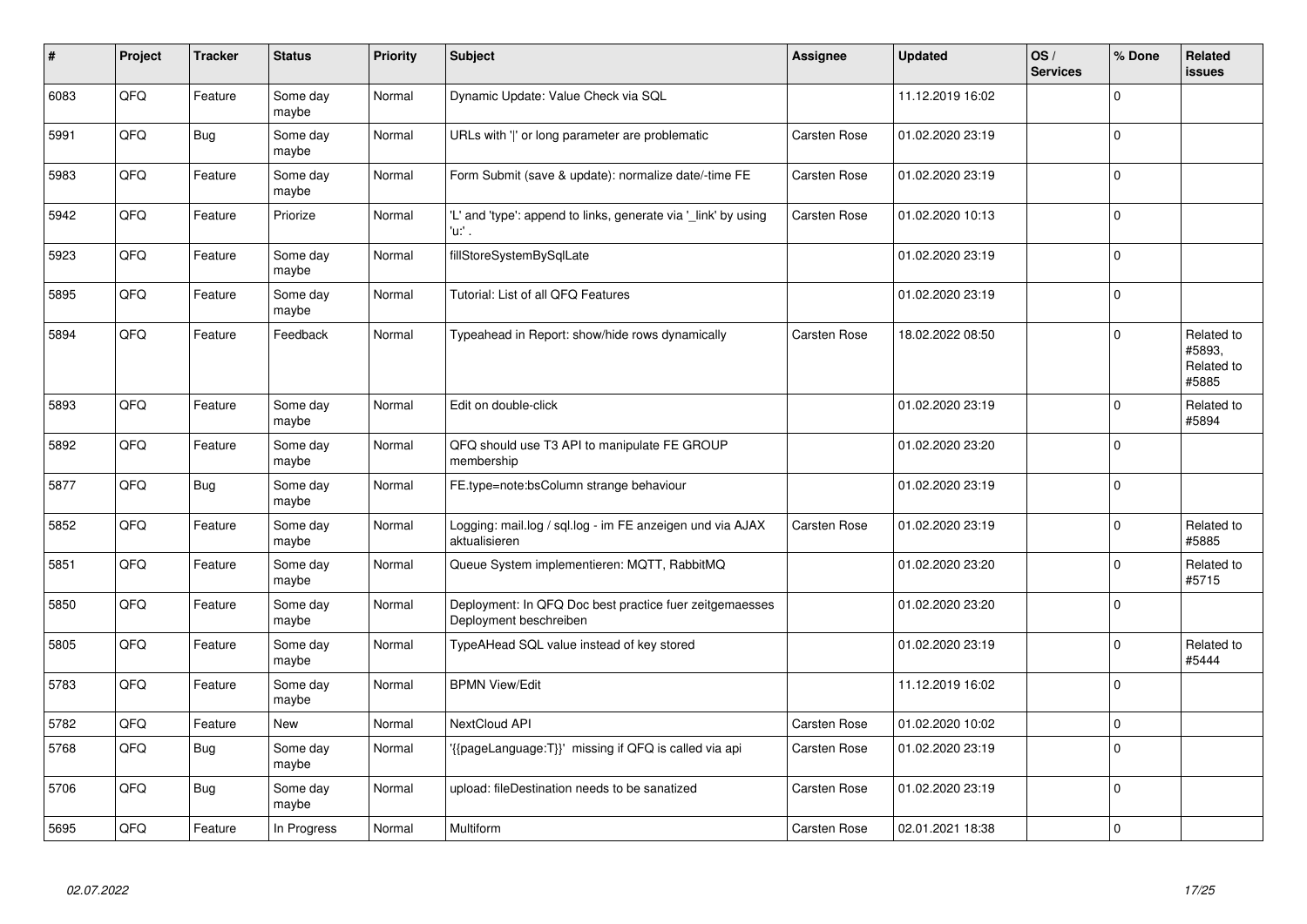| #    | Project | <b>Tracker</b> | <b>Status</b>     | <b>Priority</b> | <b>Subject</b>                                                                                     | Assignee            | <b>Updated</b>   | OS/<br><b>Services</b> | % Done      | Related<br><b>issues</b>                    |
|------|---------|----------------|-------------------|-----------------|----------------------------------------------------------------------------------------------------|---------------------|------------------|------------------------|-------------|---------------------------------------------|
| 5665 | QFQ     | Feature        | Some day<br>maybe | Normal          | Versuch das '{{!' nicht mehr noetig ist.                                                           | <b>Carsten Rose</b> | 01.02.2020 23:20 |                        | $\Omega$    | Related to<br>#7432,<br>Related to<br>#7434 |
| 5579 | QFQ     | Feature        | Some day<br>maybe | Normal          | Enhance Doc / Presentation: variable type 'link column type'                                       | Carsten Rose        | 01.02.2020 23:19 |                        | $\Omega$    |                                             |
| 5576 | QFQ     | <b>Bug</b>     | <b>New</b>        | Normal          | Using MySQL 'DROP' requires privilege - wich is not really<br>necessary.                           | Carsten Rose        | 01.02.2020 23:21 |                        | $\Omega$    |                                             |
| 5562 | QFQ     | Feature        | Priorize          | Normal          | Drag'n'Drop fuer Uploads                                                                           | Benjamin Baer       | 21.03.2022 09:52 |                        | $\Omega$    | Related to<br>#9706                         |
| 5559 | QFQ     | <b>Bug</b>     | <b>New</b>        | Normal          | FE.type = Upload: 'accept' might contain variables                                                 | Carsten Rose        | 11.05.2020 21:23 |                        | $\mathbf 0$ |                                             |
| 5557 | QFQ     | <b>Bug</b>     | Some day<br>maybe | Normal          | Form load: STORE RECORD filled, but should be empty                                                | Carsten Rose        | 01.02.2020 23:19 |                        | $\Omega$    |                                             |
| 5548 | QFQ     | Feature        | Some day<br>maybe | Normal          | 801 Textfiles/Scriptfiles als Thumbnail                                                            | Carsten Rose        | 07.03.2022 16:26 |                        | $\mathbf 0$ |                                             |
| 5480 | QFQ     | Feature        | Some day<br>maybe | Normal          | QFQ: Dokumentation mit Screenshots versehen                                                        | Carsten Rose        | 01.02.2020 23:20 |                        | $\mathbf 0$ | Related to<br>#9879                         |
| 5455 | QFQ     | Feature        | Some day<br>maybe | Normal          | Mail Redirects grld abhaengig                                                                      |                     | 01.02.2020 23:20 |                        | $\Omega$    |                                             |
| 5452 | QFQ     | Feature        | Some day<br>maybe | Normal          | Thumbnails from PDF: bad quality                                                                   |                     | 01.02.2020 23:20 |                        | $\Omega$    |                                             |
| 5428 | QFQ     | Feature        | Some day<br>maybe | Normal          | secure thumbnail: late render on access.                                                           | Carsten Rose        | 01.02.2020 23:20 |                        | $\Omega$    |                                             |
| 5389 | QFQ     | Feature        | Some day<br>maybe | Normal          | QFQ Design: Multline label / note                                                                  | Benjamin Baer       | 01.02.2020 23:19 |                        | $\mathbf 0$ |                                             |
| 5366 | QFQ     | Feature        | Priorize          | Normal          | Saving with keyboard shortcuts                                                                     | Benjamin Baer       | 21.03.2022 09:47 |                        | $\Omega$    |                                             |
| 5345 | QFQ     | Feature        | <b>New</b>        | Normal          | Report: UPDATE / INSERT / DELETE statements should<br>trigger subqueries, depending on the result. | Carsten Rose        | 27.05.2020 16:11 |                        | $\Omega$    |                                             |
| 5342 | QFQ     | Feature        | Some day<br>maybe | Normal          | link - with HTML Attributes                                                                        |                     | 01.02.2020 23:20 |                        | $\Omega$    | Related to<br>#14077                        |
| 5305 | QFQ     | Bug            | <b>New</b>        | Normal          | Upload FormElement: nicht disabled by readonly Form                                                | <b>Carsten Rose</b> | 16.06.2021 13:43 |                        | $\mathbf 0$ | Related to<br>#9347,<br>Related to<br>#9834 |
| 5160 | QFQ     | Feature        | Some day<br>maybe | Normal          | QFQ collaborative / together.js, ShareJS, y-js, collaborative,                                     |                     | 11.12.2019 16:02 |                        | $\Omega$    |                                             |
| 5132 | QFQ     | Feature        | Some day<br>maybe | Normal          | Error Message sendmail missing attachment: more details                                            | Carsten Rose        | 01.02.2020 23:19 |                        | $\Omega$    |                                             |
| 5131 | QFQ     | Feature        | New               | Normal          | Activate Spin Gear ('wait/busy' indicator) via LINK attribute                                      | Carsten Rose        | 01.02.2020 23:21 |                        | $\mathbf 0$ |                                             |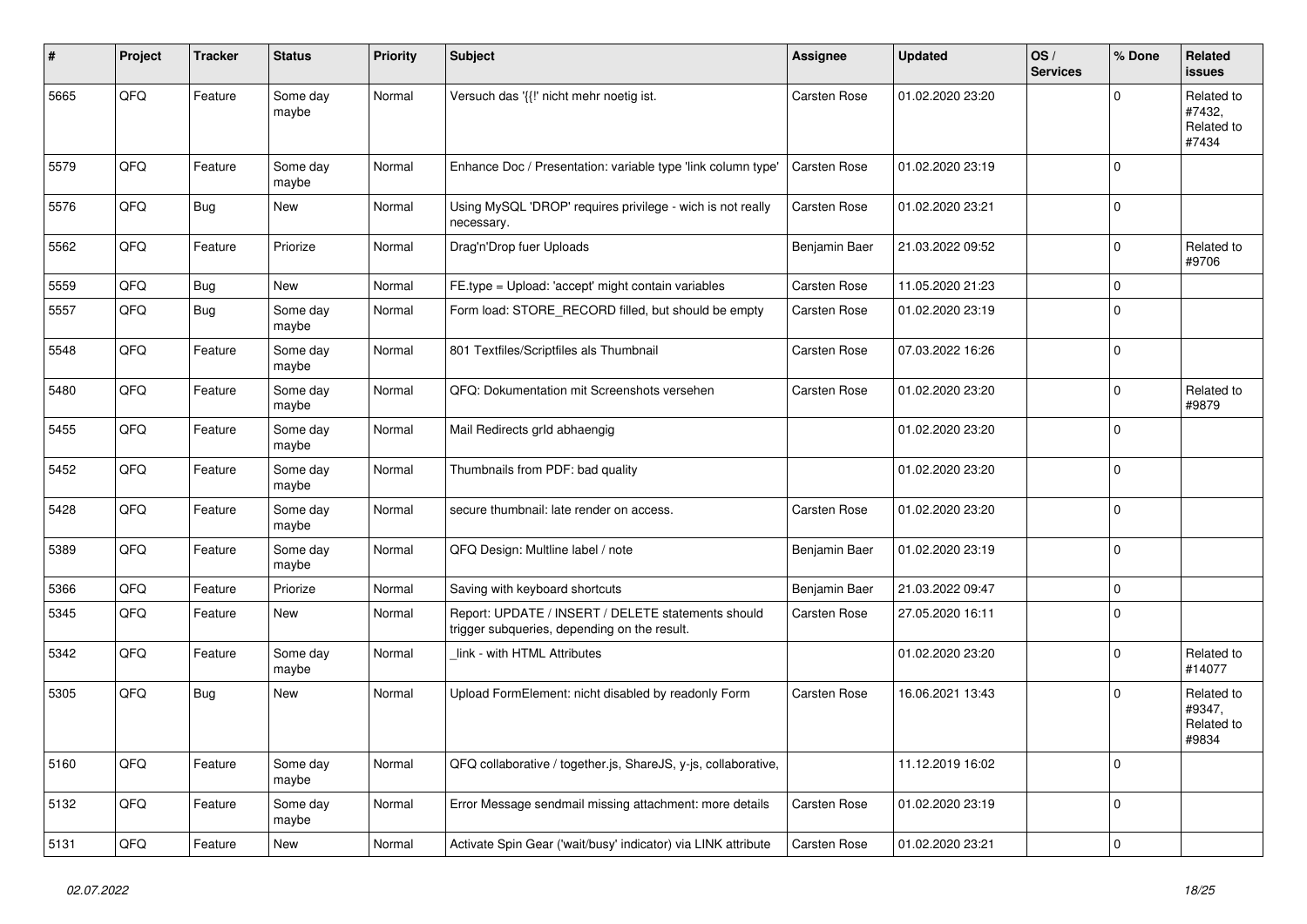| #    | Project | <b>Tracker</b> | <b>Status</b>     | <b>Priority</b> | <b>Subject</b>                                                                                                                                                | Assignee            | <b>Updated</b>   | OS/<br><b>Services</b> | % Done       | Related<br>issues                              |
|------|---------|----------------|-------------------|-----------------|---------------------------------------------------------------------------------------------------------------------------------------------------------------|---------------------|------------------|------------------------|--------------|------------------------------------------------|
| 5129 | QFQ     | Feature        | Some day<br>maybe | Normal          | Reports: SQL fuer x Achse und y Achse                                                                                                                         |                     | 11.12.2019 16:02 |                        | 0            |                                                |
| 5024 | QFQ     | Feature        | Some day<br>maybe | Normal          | Fabric: Generate PDF with edits                                                                                                                               | Benjamin Baer       | 01.02.2020 23:20 |                        | $\Omega$     | Related to<br>#10704                           |
| 5021 | QFQ     | Bug            | Some day<br>maybe | Normal          | FE.typ=extra - during save displays error 'datum2' already<br>filled in STORE_SIP - the value is stored nevertheless                                          | Carsten Rose        | 01.02.2020 23:19 |                        | 0            | Related to<br>#3875                            |
| 4974 | QFQ     | Feature        | Some day<br>maybe | Normal          | Long polling - inform all listening clients of changes                                                                                                        |                     | 11.12.2019 16:02 |                        | 0            |                                                |
| 4956 | QFQ     | Feature        | Some day<br>maybe | Normal          | Sendmail: Benutzerdefinierte Headers                                                                                                                          | <b>Carsten Rose</b> | 11.12.2019 16:02 |                        | $\Omega$     |                                                |
| 4872 | QFQ     | Feature        | Some day<br>maybe | Normal          | Fields of Typo3 page available in STORE_TYPO3                                                                                                                 | Carsten Rose        | 01.02.2020 23:19 |                        | $\mathbf 0$  |                                                |
| 4869 | QFQ     | Feature        | Some day<br>maybe | Normal          | Dynamic Update (show, hide, readonly?, required?) for<br><b>Template Group Elements</b>                                                                       | Carsten Rose        | 01.02.2020 23:19 |                        | 0            | Related to<br>#4865                            |
| 4839 | QFQ     | Feature        | Some day<br>maybe | Normal          | qfq-handle in <head> Abschnitt</head>                                                                                                                         | Carsten Rose        | 11.12.2019 16:02 |                        | $\mathbf 0$  |                                                |
| 4816 | QFQ     | Feature        | Some day<br>maybe | Normal          | Templates for QFQ Reports (Tables, Radios, )                                                                                                                  |                     | 01.02.2020 23:20 |                        | 0            |                                                |
| 4771 | QFQ     | Bug            | Some day<br>maybe | Normal          | qfq: select-down-values empty after save (edit-form for<br>program administrators)                                                                            | Carsten Rose        | 01.02.2020 23:20 |                        | <sup>0</sup> | Related to<br>#4549, Has<br>duplicate<br>#4282 |
| 4757 | QFQ     | Feature        | Some day<br>maybe | Normal          | Test subrecord: download links ok? Links ok?                                                                                                                  | Carsten Rose        | 01.02.2020 23:20 |                        | 0            |                                                |
| 4756 | QFQ     | <b>Bug</b>     | New               | Normal          | Form dirty even nothing changes                                                                                                                               | Carsten Rose        | 11.12.2019 16:16 |                        | $\mathbf 0$  |                                                |
| 4719 | QFQ     | Feature        | Some day<br>maybe | Normal          | Custom Message in Client in case of 'Browser tab close,<br>modification will be lost'                                                                         |                     | 01.02.2020 23:20 |                        | $\Omega$     |                                                |
| 4659 | QFQ     | Bug            | Some day<br>maybe | Normal          | infoButtonExtra                                                                                                                                               | Carsten Rose        | 01.02.2020 23:20 |                        | $\Omega$     |                                                |
| 4652 | QFQ     | Feature        | Some day<br>maybe | Normal          | UZH CD: Weiterleitung auf benutzerdefinierte 403/404 Seite                                                                                                    | Carsten Rose        | 01.02.2020 23:20 |                        | $\Omega$     |                                                |
| 4651 | QFQ     | Bug            | Some day<br>maybe | Normal          | "Loading document" Modal wird angezeigt bei uzhcd type=2<br>Ansicht                                                                                           | Carsten Rose        | 01.02.2020 23:20 |                        | $\mathbf 0$  |                                                |
| 4650 | QFQ     | Feature        | Some day<br>maybe | Normal          | Convert html to doc/rtf                                                                                                                                       | Carsten Rose        | 01.02.2020 23:20 |                        | 0            | Related to<br>#10704                           |
| 4640 | QFQ     | Feature        | Some day<br>maybe | Normal          | Rename System Forms                                                                                                                                           |                     | 01.02.2020 23:20 |                        | $\mathbf 0$  |                                                |
| 4627 | QFQ     | Feature        | Some day<br>maybe | Normal          | dbupdate: all tables - check 'create', 'modified' if it is<br>possible to change to default 'CURRENT TIMESTAMP' and<br>modified 'ON UPDATE CURRENT_TIMESTAMP' |                     | 01.02.2020 23:20 |                        | $\mathbf 0$  |                                                |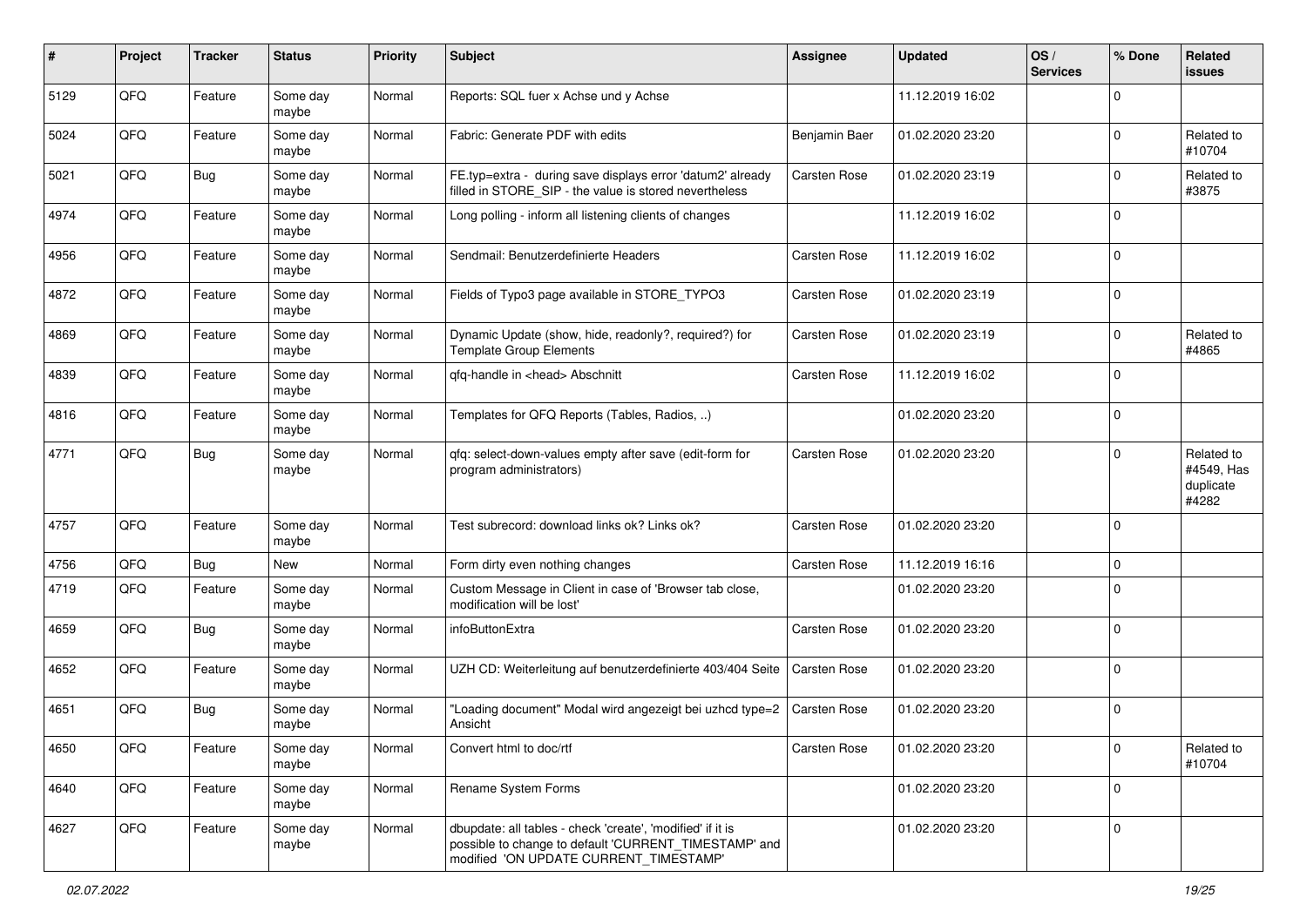| $\pmb{\#}$ | Project | <b>Tracker</b> | <b>Status</b>     | <b>Priority</b> | Subject                                                                                                | <b>Assignee</b> | <b>Updated</b>   | OS/<br><b>Services</b> | % Done      | Related<br><b>issues</b>                    |
|------------|---------|----------------|-------------------|-----------------|--------------------------------------------------------------------------------------------------------|-----------------|------------------|------------------------|-------------|---------------------------------------------|
| 4626       | QFQ     | Feature        | Some day<br>maybe | Normal          | Mobile View: 'classBody=qfq-form-right' makes no sense                                                 |                 | 01.02.2020 23:20 |                        | $\mathbf 0$ |                                             |
| 4606       | QFQ     | Feature        | Some day<br>maybe | Normal          | link: qualifier to render bootstrap button                                                             | Carsten Rose    | 01.02.2020 23:19 |                        | $\mathbf 0$ |                                             |
| 4583       | QFQ     | Bug            | Some day<br>maybe | Normal          | Dynamic Update bei TypeAhead Feldern                                                                   | Carsten Rose    | 01.02.2020 23:19 |                        | $\mathbf 0$ |                                             |
| 4551       | QFQ     | Feature        | Some day<br>maybe | Normal          | Set 'pills' via dynamicUpdate to show/hide/disabled                                                    |                 | 01.02.2020 23:20 |                        | $\mathbf 0$ | Related to<br>#3752                         |
| 4549       | QFQ     | <b>Bug</b>     | Some day<br>maybe | Normal          | TemplateGroups: FE.type SELECT loose selected value<br>after save                                      | Carsten Rose    | 01.02.2020 23:20 |                        | $\mathbf 0$ | Related to<br>#4548,<br>Related to<br>#4771 |
| 4546       | QFQ     | Bug            | Some day<br>maybe | Normal          | NH: SIP storage is destroyed                                                                           |                 | 01.02.2020 23:20 |                        | $\mathbf 0$ |                                             |
| 4536       | QFQ     | Feature        | Some day<br>maybe | Normal          | FE upload: problem with delete if mutliple uploads an<br>FE.name="                                     |                 | 01.02.2020 23:20 |                        | $\mathbf 0$ |                                             |
| 4528       | QFQ     | <b>Bug</b>     | Some day<br>maybe | Normal          | extraButtonLock mit SQLAhead Bug                                                                       | Carsten Rose    | 01.02.2020 23:19 |                        | $\mathbf 0$ |                                             |
| 4457       | QFQ     | Bug            | Priorize          | Normal          | typeahead: pressing return to select an item, saves the form<br>and closes the form.                   | Benjamin Baer   | 03.01.2022 08:01 |                        | $\mathbf 0$ | Related to<br>#4398                         |
| 4454       | QFQ     | Bug            | Some day<br>maybe | Normal          | Required Elements: multiple elements in a row - whole row<br>marked if only one input is empty.        | Benjamin Baer   | 01.02.2020 23:20 |                        | $\mathbf 0$ |                                             |
| 4446       | QFQ     | Feature        | Some day<br>maybe | Normal          | New FE get same feldContainerId as last modifed FE                                                     |                 | 01.02.2020 23:20 |                        | $\mathbf 0$ |                                             |
| 4445       | QFQ     | Feature        | Some day<br>maybe | Normal          | template group: Option to simulate fieldset                                                            |                 | 28.06.2021 14:11 |                        | $\mathbf 0$ |                                             |
| 4444       | QFQ     | Feature        | Some day<br>maybe | Normal          | FE.type=upload: detect mime type                                                                       |                 | 11.12.2019 16:02 |                        | $\mathbf 0$ | Related to<br>#4303                         |
| 4443       | QFQ     | Feature        | Some day<br>maybe | Normal          | Form: multiple secondary tables                                                                        |                 | 01.02.2020 23:20 |                        | $\mathbf 0$ |                                             |
| 4442       | QFQ     | Feature        | Some day<br>maybe | Normal          | Special Column Name: _link - new symbol G (Glyph) to<br>choose any available symbol                    |                 | 11.12.2019 16:02 |                        | $\mathbf 0$ |                                             |
| 4441       | QFQ     | Bug            | Some day<br>maybe | Normal          | \$ SERVER Vars sollten nur aus dem Store genommen<br>werden - Code entsprechend anpassen.              |                 | 11.12.2019 16:02 |                        | $\mathbf 0$ |                                             |
| 4440       | QFQ     | Feature        | Some day<br>maybe | Normal          | Manual.rst: explain how to. expand PHP Session to 4h                                                   |                 | 11.12.2019 16:02 |                        | $\mathbf 0$ |                                             |
| 4439       | QFQ     | Feature        | Some day<br>maybe | Normal          | Log: report all actions fired by an FE Element, incl. the<br>original directive (slaveld, sqllnsert, ) |                 | 01.02.2020 23:20 |                        | $\mathbf 0$ | Related to<br>#4432,<br>Related to<br>#5458 |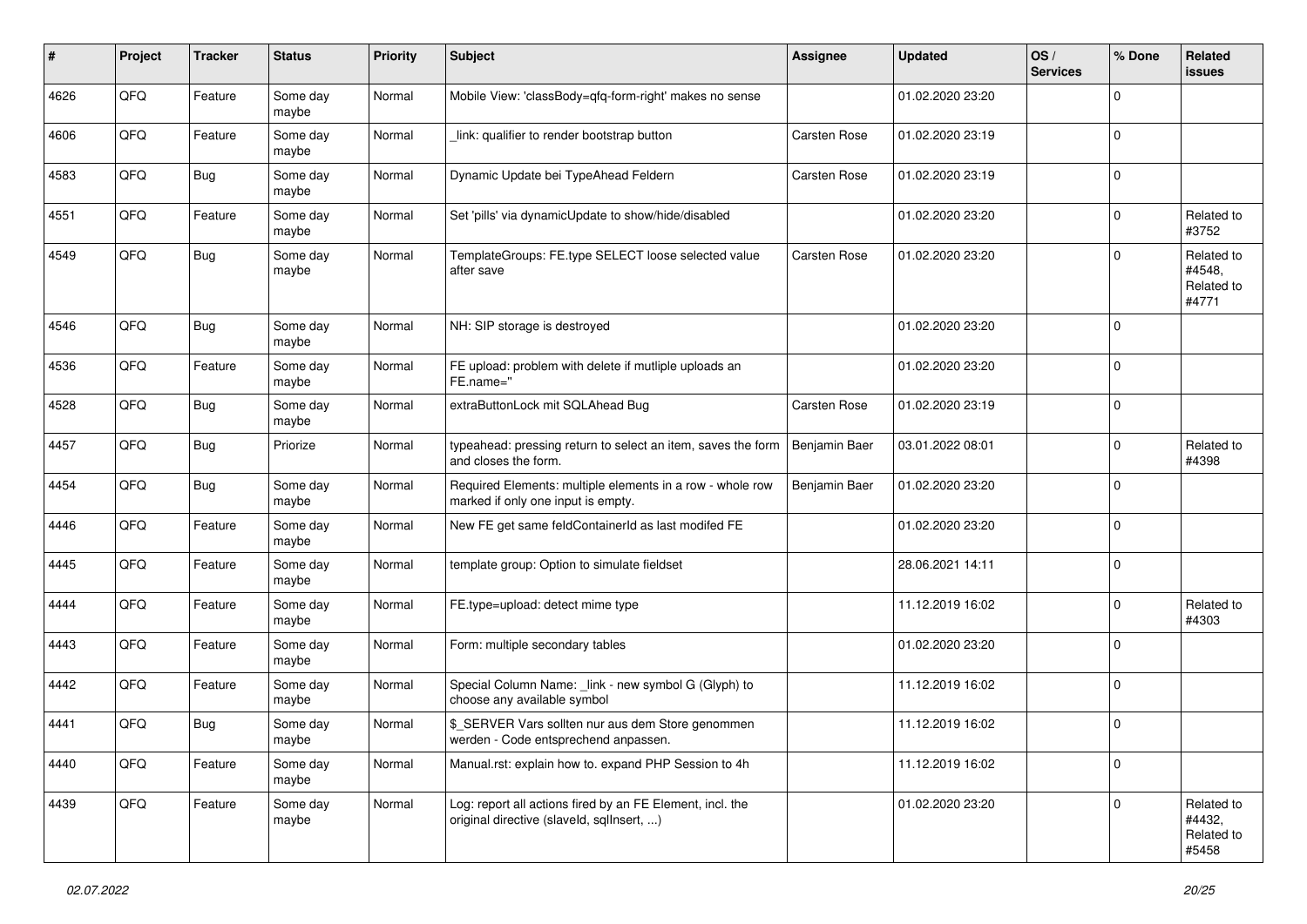| ∦    | Project | <b>Tracker</b> | <b>Status</b>     | <b>Priority</b> | <b>Subject</b>                                                                                                                                           | <b>Assignee</b> | <b>Updated</b>   | OS/<br><b>Services</b> | % Done      | Related<br><b>issues</b>                    |
|------|---------|----------------|-------------------|-----------------|----------------------------------------------------------------------------------------------------------------------------------------------------------|-----------------|------------------|------------------------|-------------|---------------------------------------------|
| 4435 | QFQ     | Feature        | Some day<br>maybe | Normal          | Report: striptags - specify allowed tags                                                                                                                 |                 | 01.02.2020 23:20 |                        | $\Omega$    |                                             |
| 4433 | QFQ     | Feature        | Some day<br>maybe | Normal          | Log when SIP will be destroyed by QFQ for any (security)<br>reason                                                                                       |                 | 01.02.2020 23:20 |                        | $\Omega$    | Related to<br>#4432,<br>Related to<br>#5458 |
| 4420 | QFQ     | Feature        | Some day<br>maybe | Normal          | Client: Local Storage - store the changes of a form, local in<br>the browser.                                                                            | Benjamin Baer   | 11.12.2019 16:02 |                        | $\Omega$    |                                             |
| 4413 | QFQ     | Feature        | New               | Normal          | fieldset: show/hidden, modeSql, dynamicUpdate                                                                                                            | Carsten Rose    | 09.02.2022 15:19 |                        | $\mathbf 0$ |                                             |
| 4398 | QFQ     | Bug            | Some day<br>maybe | Normal          | Typeahead: mouse click in a prefilled input opens a single<br>item dropdown with the current value - click on it seems to<br>set the value, not the key. | Benjamin Baer   | 01.02.2020 23:20 |                        | $\Omega$    | Related to<br>#4457                         |
| 4365 | QFQ     | Feature        | Some day<br>maybe | Normal          | Multi Language: new way of config                                                                                                                        | Carsten Rose    | 01.02.2020 23:20 |                        | $\Omega$    |                                             |
| 4349 | QFQ     | Feature        | Some day<br>maybe | Normal          | link download: downloaded external URL to<br>deliver/concatenate - check mimetipe and handle it correctly                                                | Carsten Rose    | 11.12.2019 16:02 |                        | $\Omega$    |                                             |
| 4343 | QFQ     | Feature        | Some day<br>maybe | Normal          | Link: Classifier to add 'attributes'                                                                                                                     | Carsten Rose    | 01.02.2020 23:20 |                        | $\Omega$    | Related to<br>#14077                        |
| 4330 | QFQ     | Feature        | Some day<br>maybe | Normal          | Error Message: report missing {{ / }} in sqlUpdate, sqlInsert,<br>sqlDelete, sqlAfter, sqlBefore in FE action elements.                                  | Carsten Rose    | 01.02.2020 23:20 |                        | $\Omega$    |                                             |
| 4328 | QFQ     | Bug            | Some day<br>maybe | Normal          | Error Message: Show FE name/number on problems in FE                                                                                                     | Carsten Rose    | 01.02.2020 23:20 |                        | $\mathbf 0$ |                                             |
| 4293 | QFQ     | <b>Bug</b>     | Some day<br>maybe | Normal          | Download broken if token 'd:' is missing - but no error<br>message                                                                                       | Carsten Rose    | 11.12.2019 16:03 |                        | $\mathbf 0$ | Related to<br>#7514                         |
| 4259 | QFQ     | Feature        | Some day<br>maybe | Normal          | Instant trigger a cron job                                                                                                                               | Carsten Rose    | 11.12.2019 16:03 |                        | 0           |                                             |
| 4250 | QFQ     | Feature        | New               | Normal          | AutoCron in QFQ via PHP                                                                                                                                  | Carsten Rose    | 01.02.2020 23:21 |                        | $\Omega$    | Related to<br>#3292,<br>Related to<br>#3291 |
| 4197 | QFQ     | Feature        | Some day<br>maybe | Normal          | Unit Test fuer JSON Stream von QuickFormQuery.php ><br>doForm()                                                                                          | Carsten Rose    | 11.12.2019 16:03 |                        | 0           |                                             |
| 4194 | QFQ     | Feature        | In Progress       | Normal          | Bootstrap 4 ist jetzt offiziel                                                                                                                           |                 | 03.05.2021 20:47 |                        | $\Omega$    | Related to<br>#10114                        |
| 4138 | QFQ     | Bug            | Some day<br>maybe | Normal          | _style fehlt                                                                                                                                             |                 | 11.12.2019 16:03 |                        | 0           |                                             |
| 4122 | QFQ     | <b>Bug</b>     | Some day<br>maybe | Normal          | file: Render Mode hat keinen Effekt                                                                                                                      |                 | 11.12.2019 16:03 |                        | 0           |                                             |
| 4092 | QFQ     | <b>Bug</b>     | Some day<br>maybe | Normal          | 1) Logging verbessern wann welches FE warum<br>ausgefuehrt wird, 2) Documentation: Best Practice Template<br>Group                                       | Carsten Rose    | 01.02.2020 23:19 |                        | $\mathbf 0$ | Related to<br>#3504                         |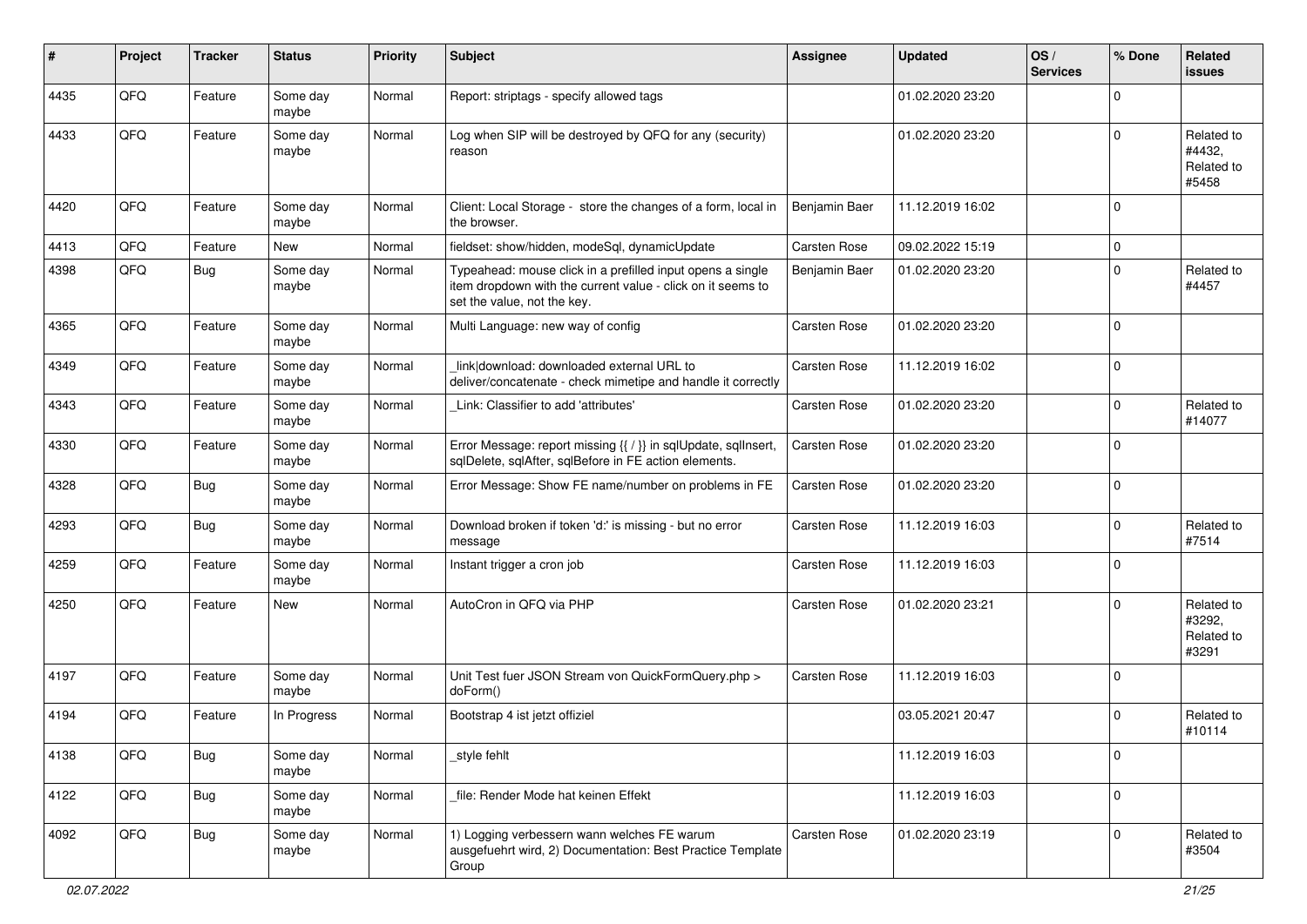| #    | Project | <b>Tracker</b> | <b>Status</b>     | <b>Priority</b> | <b>Subject</b>                                                                                                                                           | <b>Assignee</b>     | <b>Updated</b>   | OS/<br><b>Services</b> | % Done      | Related<br><b>issues</b>                    |
|------|---------|----------------|-------------------|-----------------|----------------------------------------------------------------------------------------------------------------------------------------------------------|---------------------|------------------|------------------------|-------------|---------------------------------------------|
| 4082 | QFQ     | Feature        | <b>New</b>        | Normal          | Dynamic Update: modeSql - useful default                                                                                                                 | <b>Carsten Rose</b> | 01.02.2020 23:22 |                        | $\mathbf 0$ |                                             |
| 4050 | QFQ     | Feature        | <b>New</b>        | Normal          | sql.log: 1) FormElement ID which causes a specific action,<br>2) Result in the same row.                                                                 | Carsten Rose        | 15.04.2020 11:35 |                        | $\Omega$    | Related to<br>#5458                         |
| 4027 | QFQ     | Feature        | Some day<br>maybe | Normal          | Missing: orange 'check' / 'bullet'                                                                                                                       |                     | 11.12.2019 16:03 |                        | $\Omega$    |                                             |
| 4026 | QFQ     | Feature        | Some day<br>maybe | Normal          | sqlLog.sql: log number of FE.id                                                                                                                          | Carsten Rose        | 11.12.2019 16:03 |                        | $\Omega$    | Related to<br>#5458                         |
| 4023 | QFQ     | Feature        | <b>New</b>        | Normal          | prepared statements - FE action: salveld, sqllnsert,<br>sqlUpdate, sqlDelete, sqlBefore, sqlAfter                                                        | <b>Carsten Rose</b> | 11.12.2019 16:15 |                        | $\Omega$    |                                             |
| 4018 | QFQ     | Feature        | <b>New</b>        | Normal          | typeahead: long query parameter / answer triggers 'Attack<br>detected' and purges current SIP storage.                                                   | Carsten Rose        | 29.06.2022 22:46 |                        | $\mathbf 0$ | Related to<br>#9077                         |
| 4008 | QFQ     | <b>Bug</b>     | Some day<br>maybe | Normal          | FormElemen.type=sendmail: wrong 'TO' if 'real<br>name <rea@mail.to>' is used</rea@mail.to>                                                               | <b>Carsten Rose</b> | 11.12.2019 16:03 |                        | $\Omega$    |                                             |
| 3991 | QFQ     | Feature        | Some day<br>maybe | Normal          | report: Columnname '_skipWrap' skips 'fbeg', 'fend'                                                                                                      | Carsten Rose        | 11.12.2019 16:03 |                        | $\Omega$    |                                             |
| 3947 | QFQ     | Feature        | Some day<br>maybe | Normal          | Attack detectect: logout current user                                                                                                                    | Carsten Rose        | 11.12.2019 16:03 |                        | $\mathbf 0$ | Related to<br>#5458,<br>Related to<br>#6299 |
| 3942 | QFQ     | Feature        | Some day<br>maybe | Normal          | Action Elemente: neu generierte IDs via FE weitergeben                                                                                                   | Carsten Rose        | 11.12.2019 16:03 |                        | $\mathbf 0$ | Related to<br>#3941                         |
| 3941 | QFQ     | Feature        | Some day<br>maybe | Normal          | sqlAfter: es sollten mehrere moeglich sein                                                                                                               | Carsten Rose        | 11.12.2019 16:03 |                        | $\Omega$    | Related to<br>#3942                         |
| 3905 | QFQ     | Feature        | Some day<br>maybe | Normal          | Documentation: Best Practice anhand eines Online<br>Bewerbungstools                                                                                      | Carsten Rose        | 11.12.2019 16:03 |                        | $\mathbf 0$ |                                             |
| 3900 | QFQ     | Feature        | Some day<br>maybe | Normal          | Extend documentation of 'Copy / Paste'                                                                                                                   | Carsten Rose        | 11.12.2019 16:03 |                        | $\mathbf 0$ | Related to<br>#3899                         |
| 3895 | QFQ     | Bug            | Some day<br>maybe | Normal          | typeahead pedantic: on lehrkredit Idap webpass - if only one<br>person is in dropdown, such person can't be selected                                     | <b>Carsten Rose</b> | 11.12.2019 16:03 |                        | $\mathbf 0$ |                                             |
| 3882 | QFQ     | <b>Bug</b>     | Some day<br>maybe | Normal          | templateGroup: disable 'add' if limit is reached - funktioniert<br>nicht wenn bereits records existierten                                                | <b>Carsten Rose</b> | 11.12.2019 16:03 |                        | $\Omega$    |                                             |
| 3880 | QFQ     | Feature        | Some day<br>maybe | Normal          | Form 'Form': anlegen einer Tabelle                                                                                                                       |                     | 14.01.2021 10:12 |                        | $\Omega$    |                                             |
| 3879 | QFQ     | Feature        | Some day<br>maybe | Normal          | Form 'FormElement': Beim Feld 'name' rechts in der Notiz<br>einen Link einblenden - a) aktuelle Definition anzeigen, b)<br>Spalte in der Tabelle anlegen |                     | 11.12.2019 16:03 |                        | $\Omega$    |                                             |
| 3878 | QFQ     | Feature        | Some day<br>maybe | Normal          | Form 'FormElement': Spalte 'name' typeAhead mit<br>Spaltennamen der Primarytable.                                                                        |                     | 11.12.2019 16:03 |                        | $\Omega$    |                                             |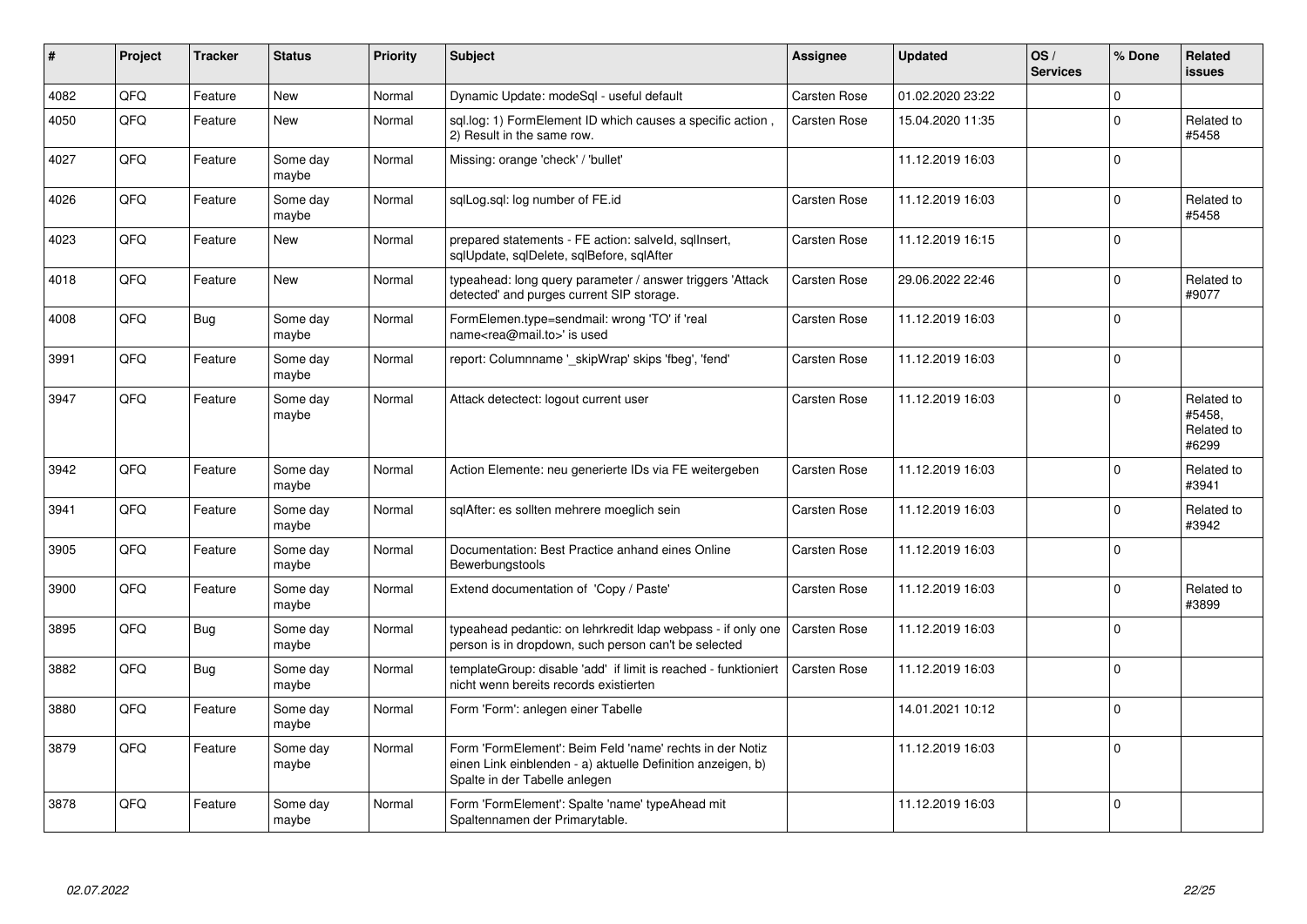| #    | Project | <b>Tracker</b> | <b>Status</b>     | <b>Priority</b> | Subject                                                                                                                                      | <b>Assignee</b>     | <b>Updated</b>   | OS/<br><b>Services</b> | % Done         | Related<br><b>issues</b>                    |
|------|---------|----------------|-------------------|-----------------|----------------------------------------------------------------------------------------------------------------------------------------------|---------------------|------------------|------------------------|----------------|---------------------------------------------|
| 3877 | QFQ     | Feature        | Some day<br>maybe | Normal          | FormEditor: die Felder die aktuell nicht gebraucht werden<br>nur auf readonly/disabled setzen (nicht ausblenden > das<br>irritiert.          | <b>Carsten Rose</b> | 11.12.2019 16:03 |                        | $\mathbf 0$    |                                             |
| 3867 | QFQ     | Feature        | Priorize          | Normal          | Readonly Formular: Template Groups add/delete<br>ausbeldnen                                                                                  | Carsten Rose        | 05.05.2021 22:12 |                        | $\mathbf 0$    |                                             |
| 3864 | QFQ     | Feature        | New               | Normal          | Encrypt / decrypt field                                                                                                                      | Enis Nuredini       | 30.06.2022 16:29 |                        | 0              |                                             |
| 3811 | QFQ     | Bug            | Some day<br>maybe | Normal          | Dynamic Update: extraButtonInfo - Text aktualisieren                                                                                         | Carsten Rose        | 11.12.2019 16:03 |                        | $\Omega$       | Related to<br>#11517                        |
| 3782 | QFQ     | Bug            | Priorize          | Normal          | Bei fehlerhafter Eingabe (z.B. Datum) sollte das erwartete<br>Format angezeigt werden                                                        | Carsten Rose        | 01.02.2020 10:13 |                        | $\Omega$       |                                             |
| 3750 | QFQ     | Bug            | Some day<br>maybe | Normal          | FE in a row: if one violates check, all are red                                                                                              | Carsten Rose        | 11.12.2019 16:03 |                        | $\Omega$       |                                             |
| 3708 | QFQ     | Feature        | Some day<br>maybe | Normal          | Form: input - 'specialchars', 'none'  gewisse tags<br>erlauben, andere verbieten                                                             | Carsten Rose        | 11.12.2019 16:02 |                        | $\Omega$       | Related to<br>#14320                        |
| 3692 | QFQ     | Feature        | Some day<br>maybe | Normal          | QFQ Webseite                                                                                                                                 | Benjamin Baer       | 11.12.2019 16:02 |                        | $\mathbf 0$    | Related to<br>#5033                         |
| 3682 | QFQ     | <b>Bug</b>     | Some day<br>maybe | Normal          | Dynamic update: Radio buttons                                                                                                                | Carsten Rose        | 11.12.2019 16:02 |                        | $\mathbf 0$    |                                             |
| 3677 | QFQ     | Feature        | Some day<br>maybe | Normal          | wkhtmltopdf: FE User access prohibited, if client IP changes<br>- \$TYPO3_CONF_VARS[FE][lockIP]                                              | Carsten Rose        | 11.12.2019 16:02 |                        | $\Omega$       |                                             |
| 3666 | QFQ     | Feature        | Some day<br>maybe | Normal          | a) Performance Messung: mysql_real_escape_string() im<br>Vergleich zu str_replace(), b) doppeltes Aufrufen von<br>mysql_real_escape_string() | <b>Carsten Rose</b> | 11.12.2019 16:02 |                        | $\mathbf 0$    |                                             |
| 3646 | QFQ     | Feature        | Some day<br>maybe | Normal          | Moeglichkeit HTML Tags in Reports auszugeben (zu<br>enkodieren: htmlspecialchars)                                                            |                     | 11.12.2019 16:02 |                        | $\mathbf 0$    | Related to<br>#14320                        |
| 3617 | QFQ     | Feature        | Some day<br>maybe | Normal          | Load javascripts at bottom                                                                                                                   |                     | 11.12.2019 16:02 |                        | $\Omega$       |                                             |
| 3613 | QFQ     | <b>Bug</b>     | Some day<br>maybe | Normal          | note /note unchecked -> note div (col-md) wird weiterhin<br>gerendert                                                                        | Elias Villiger      | 01.02.2020 23:19 |                        | 100            |                                             |
| 3588 | QFQ     | Bug            | Some day<br>maybe | Normal          | templateGroup: versteckte Elemente werden weiterhin<br>gespeichert.                                                                          | Carsten Rose        | 11.12.2019 16:02 |                        | $\Omega$       |                                             |
| 3547 | QFQ     | <b>Bug</b>     | <b>New</b>        | Normal          | FE of type 'note' causes writing of empty fields.                                                                                            | Carsten Rose        | 01.02.2020 23:21 |                        | $\mathbf 0$    |                                             |
| 3504 | QFQ     | Feature        | New               | Normal          | Logging: welche Action FEs werden wann wie ausgefuehrt                                                                                       | <b>Carsten Rose</b> | 01.02.2020 23:21 |                        | $\overline{0}$ | Related to<br>#5458,<br>Related to<br>#4092 |
| 3495 | QFQ     | Feature        | Some day<br>maybe | Normal          | Predifined Parameter werden nicht in '+' (add new record)<br>SIP gerendert.                                                                  |                     | 11.12.2019 16:02 |                        | 0              |                                             |
| 3458 | QFQ     | Feature        | Some day<br>maybe | Normal          | Display 'Edit Form Element'-Checkbox on form: should<br>depend on FE Group                                                                   | Carsten Rose        | 11.12.2019 16:02 |                        | $\mathbf 0$    | Related to<br>#3447                         |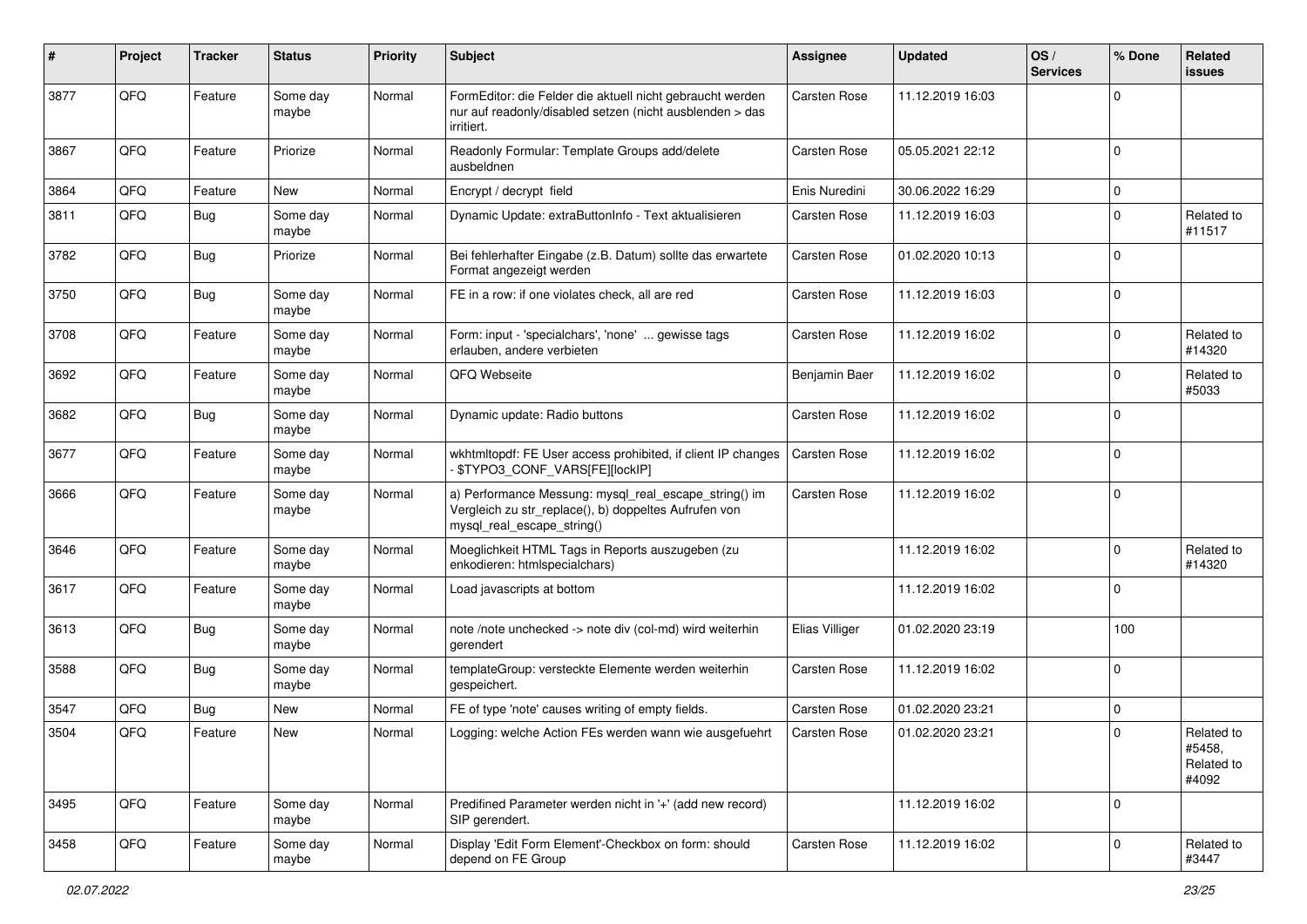| #    | Project | <b>Tracker</b> | <b>Status</b>     | <b>Priority</b> | <b>Subject</b>                                                                                                                | <b>Assignee</b> | <b>Updated</b>   | OS/<br><b>Services</b> | % Done         | Related<br><b>issues</b>                    |
|------|---------|----------------|-------------------|-----------------|-------------------------------------------------------------------------------------------------------------------------------|-----------------|------------------|------------------------|----------------|---------------------------------------------|
| 3457 | QFQ     | Feature        | Some day<br>maybe | Normal          | LDAP: concat multi values to one single entry                                                                                 | Carsten Rose    | 11.12.2019 16:02 |                        | $\Omega$       |                                             |
| 3432 | QFQ     | Feature        | New               | Normal          | subrecord: dynamicUpdate                                                                                                      | Carsten Rose    | 11.06.2020 21:10 |                        | $\mathbf 0$    | Related to<br>#5691                         |
| 3415 | QFQ     | Feature        | Some day<br>maybe | Normal          | FE Login Box Templatefile                                                                                                     | Benjamin Baer   | 11.12.2019 16:02 |                        | $\mathbf 0$    |                                             |
| 3402 | QFQ     | Feature        | Some day<br>maybe | Normal          | Syntax Highlighting via CodeMirror                                                                                            | Carsten Rose    | 11.12.2019 16:02 |                        | 100            | Related to<br>#3207                         |
| 3385 | QFQ     | Feature        | Some day<br>maybe | Normal          | templateGroup: insert/update/delete non primary records                                                                       | Carsten Rose    | 11.12.2019 16:02 |                        | $\Omega$       |                                             |
| 3350 | QFQ     | Feature        | Some day<br>maybe | Normal          | FormEditor: Hilfetext hinter 'checktype'                                                                                      | Carsten Rose    | 11.12.2019 16:02 |                        | $\overline{0}$ |                                             |
| 3349 | QFQ     | <b>Bug</b>     | Some day<br>maybe | Normal          | config.qfq.ini: a) vertraegt keine '=' im Value (z.B. Passwort),<br>b) Values sollten in ticks einschliessbar sein (spaces, ) | Carsten Rose    | 11.12.2019 16:02 |                        | $\overline{0}$ |                                             |
| 3332 | QFQ     | Feature        | Some day<br>maybe | Normal          | Uploads: Thumbnails, Details zum hochgeladenen File                                                                           | Carsten Rose    | 11.12.2019 16:02 |                        | $\mathbf 0$    | Related to<br>#3264,<br>Related to<br>#5333 |
| 3331 | QFQ     | Feature        | Some day<br>maybe | Normal          | Default Tooltip fuer _page? Links: mit Form und Record ID                                                                     | Carsten Rose    | 11.12.2019 16:02 |                        | $\overline{0}$ |                                             |
| 3291 | QFQ     | Feature        | Some day<br>maybe | Normal          | AutoCron websiteToken                                                                                                         | Carsten Rose    | 11.12.2019 16:02 |                        | $\Omega$       | Related to<br>#4250                         |
| 3285 | QFQ     | Feature        | Some day<br>maybe | Normal          | Zeichenlimit pro Feld: textarea / editor                                                                                      | Carsten Rose    | 11.12.2019 16:02 |                        | 0              |                                             |
| 3267 | QFQ     | Feature        | Some day<br>maybe | Normal          | 2 Forms auf einer Seite: real + Read only                                                                                     | Carsten Rose    | 11.12.2019 16:03 |                        | $\mathbf 0$    |                                             |
| 3216 | QFQ     | Feature        | Some day<br>maybe | Normal          | dynamic update für checkbox label2                                                                                            | Carsten Rose    | 11.12.2019 16:03 |                        | $\Omega$       | Related to<br>#2081                         |
| 3130 | QFQ     | <b>Bug</b>     | Some day<br>maybe | Normal          | Debug Info's nicht korrekt nach 'New > Save'.                                                                                 | Carsten Rose    | 11.12.2019 16:03 |                        | $\Omega$       | Related to<br>#3253                         |
| 2995 | QFQ     | Feature        | Some day<br>maybe | Normal          | Dropdown JQuery Plugin: 'chosen' - Moeglichkeit um Select<br>Listen mehr Funktion zu geben. Kein Bootstrap noetig.            | Carsten Rose    | 11.12.2019 16:03 |                        | $\Omega$       |                                             |
| 2950 | QFQ     | Feature        | Some day<br>maybe | Normal          | Inhalt QFQ Records als File                                                                                                   |                 | 11.12.2019 16:03 |                        | $\mathbf 0$    |                                             |
| 2665 | QFQ     | <b>Bug</b>     | Priorize          | Normal          | Dynamic Update funktioniert nicht, wenn beim<br>entsprechenden FormElement eine size angegeben ist.                           | Benjamin Baer   | 03.01.2022 08:12 |                        | 30             |                                             |
| 2643 | QFQ     | <b>Bug</b>     | Some day<br>maybe | Normal          | Zend / PHP Webinars anschauen                                                                                                 | Carsten Rose    | 01.02.2020 15:56 |                        | $\mathbf 0$    |                                             |